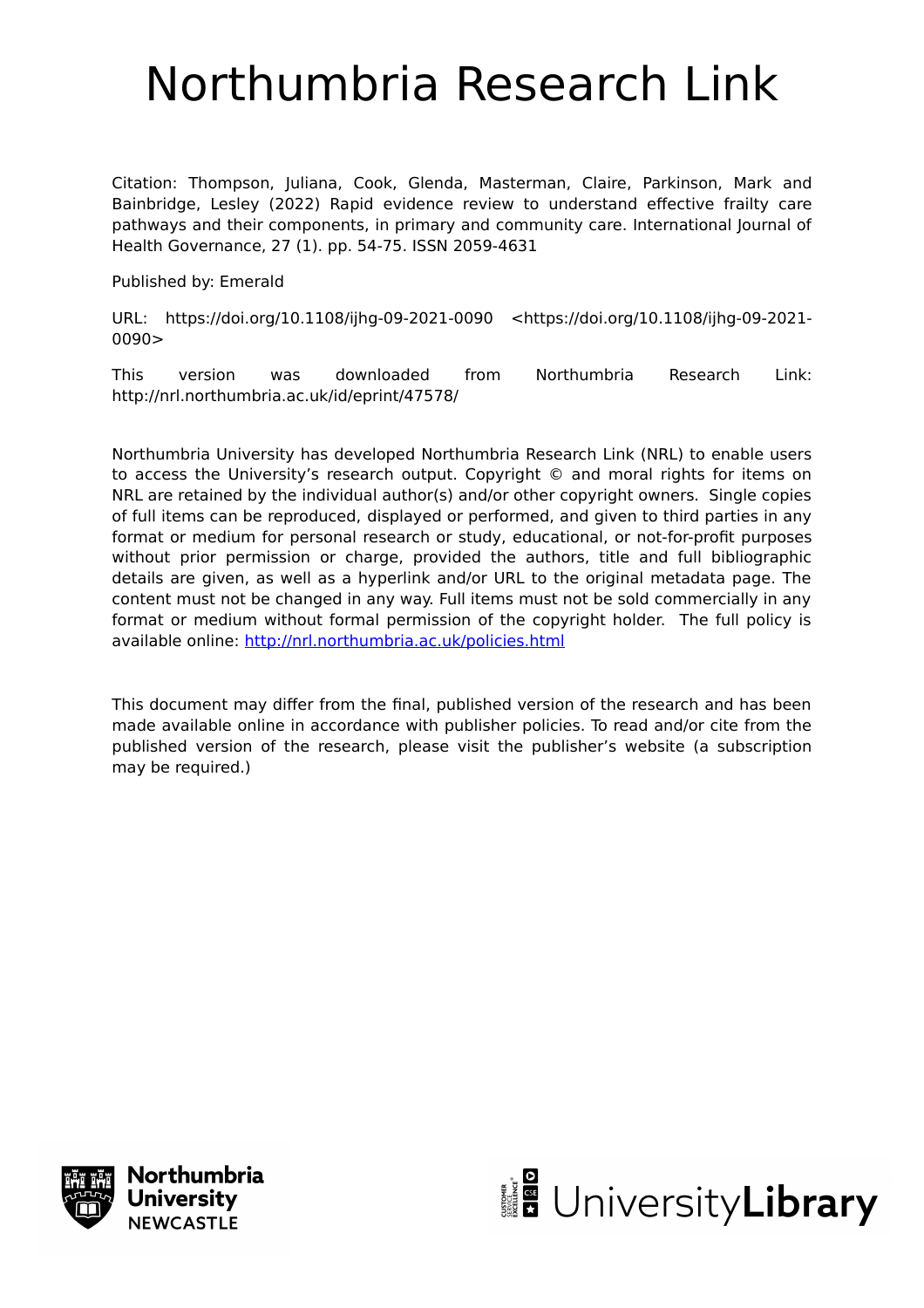

#### **Rapid evidence review to understand effective frailty care pathways and their components, in primary and community care**

| Journal:         | emerald<br>Publishing<br>ISSN 2059-4631<br>Volume 00 Number 00 2018<br>International Journal of<br><b>Health Governance</b><br>Rapid evidence review to understand effective frailty care<br>pathways and their components, in primary and community<br>care<br>International Journal of Health Governance           |
|------------------|----------------------------------------------------------------------------------------------------------------------------------------------------------------------------------------------------------------------------------------------------------------------------------------------------------------------|
| Manuscript ID    | ijhg-09-2021-0090                                                                                                                                                                                                                                                                                                    |
| Manuscript Type: | Original Article                                                                                                                                                                                                                                                                                                     |
| Keywords:        | Primary care < Health Professions, Evidence-based practice < Health<br>Service Quality Assurance, Outcomes < Health Service Quality<br>Assurance, Emerging healthcare delivery structures < Health economics,<br>General practice < Health Professions, Clinical effectiveness < Health<br>Service Quality Assurance |
|                  | <b>SCHOLARONE™</b><br>Manuscripts                                                                                                                                                                                                                                                                                    |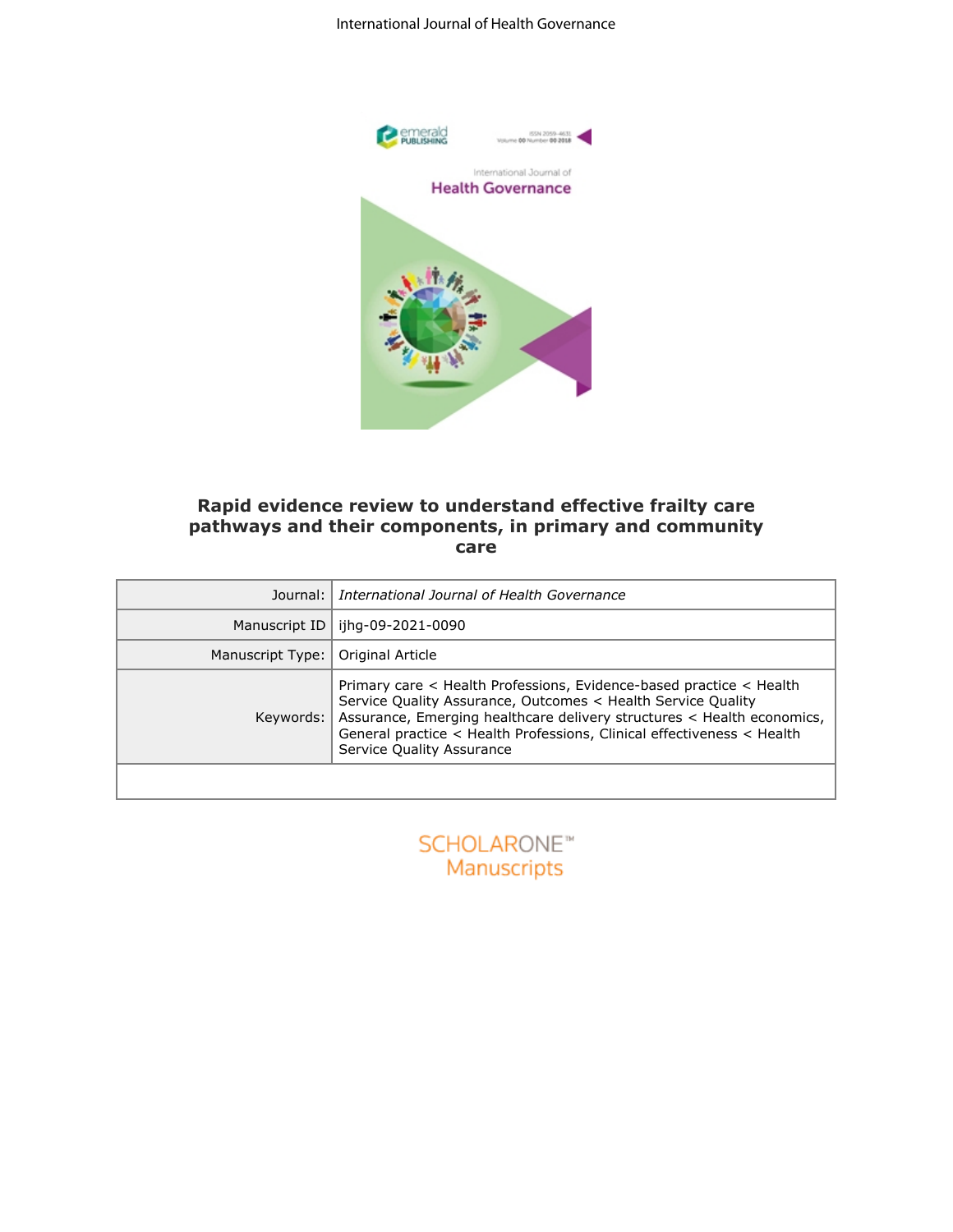## **Title: Rapid evidence review to understand effective frailty care pathways and their components, in primary and community care**

## **Abstract**

**Purpose:** Different pathways of frailty care to prevent or delay progression of frailty and enable people to live well with frailty are emerging in primary and community care in the UK. This study's purpose is to understand effective frailty care pathways and their components to inform future service development, and pathway evaluation, in primary and community care services.

**Method:** A rapid evidence review was conducted: 11 research publications met the inclusion criteria and were analysed using narrative thematic synthesis.

Tritte: Rapid evidence review to understand effective fraitly care pattways and their<br>components, in primary and community care<br>Abstract<br>Heroneso: Different pattways of traitly care to prevent or delay progression of fisil **Results:** There is strong evidence that resistance-based exercise, self-management support, community geriatric services and hospital at home improve patient health and function. In general, evaluation and comparison of frailty care pathways, components and pathway operations is challenging due to weaknesses, inconsistencies and differences in evaluation, but it is essential to include consideration of process, determinant and implementation of pathways in evaluations.

#### **Conclusion**

To achieve meaningful evaluations, and facilitate comparisons of frailty pathways, a standardised evaluation toolkit that incorporates evaluation of how pathways are operated is required for evaluating the impact of frailty pathways of care.

### **Keywords**

Frailty; primary care; community care, older people, care pathways, literature review, rapid evidence assessment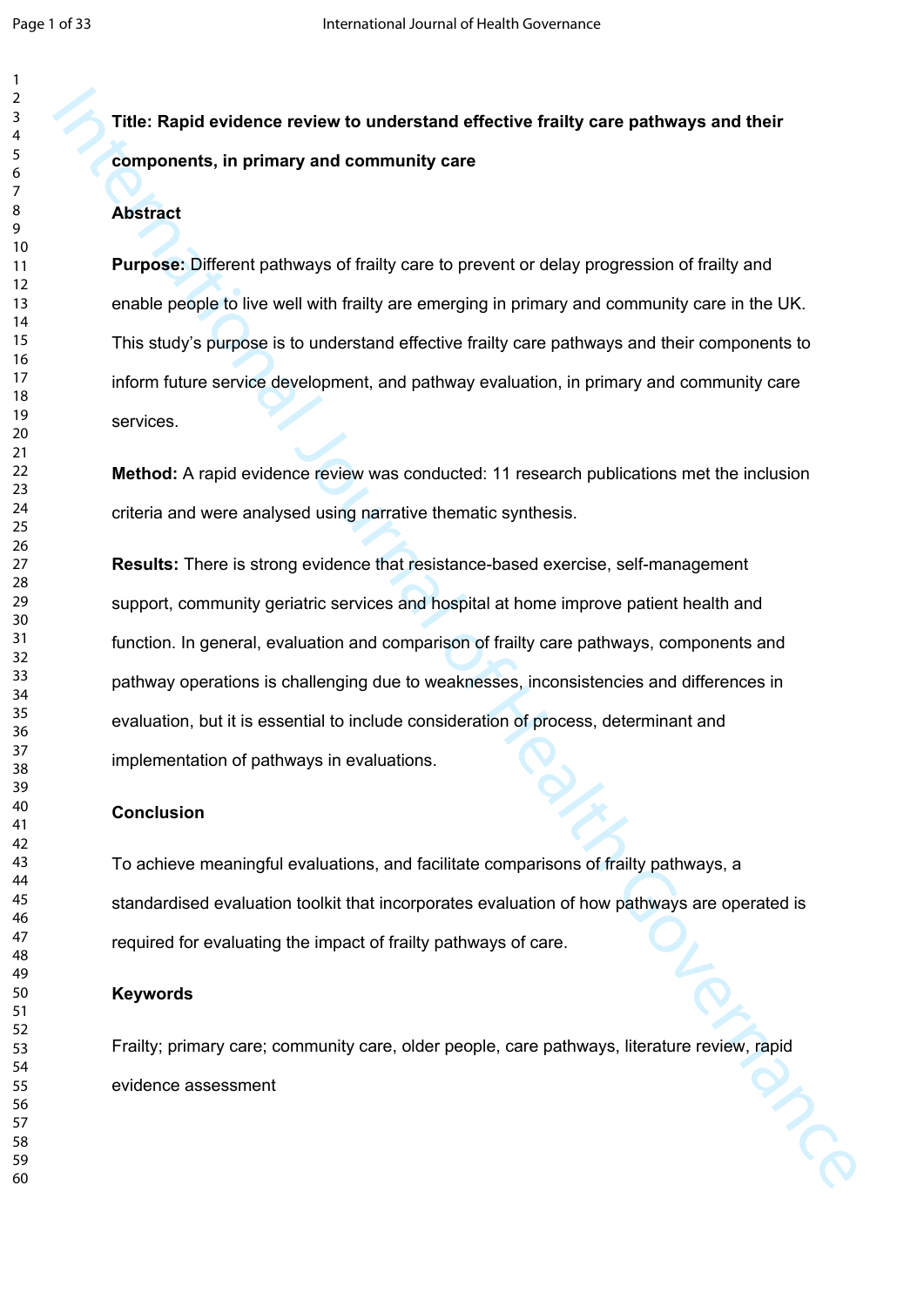Population ageing is resulting in more people living with multimorbidity and frailty (Soong *et al*., 2015; Lansbury *et al*., 2017). Around 10 per cent of people aged over 65 years have frailty, rising to between a quarter and a half of those aged over 85 (British Geriatrics Society (BGS), 2014). Frailty is not an illness, but a syndrome that combines the effects of natural ageing with the outcomes of multiple long-term conditions, and a loss of fitness and reserves (Lyndon 2015). A person with frailty can experience disproportionate serious adverse consequences following even a relatively minor event such as a 'minor' fall, urinary tract infection or change in medication. For example, health and functional status can change from independent to dependent; mobility to immobility; stability of posture and gait to falls; lucidity to a delirium; continent to incontinent (Clegg *et al*., 2013). Frailty can lead to significant consequences for individuals including disability or moves to institutional care (British Geriatrics Society (BGS), 2014).

**Background**<br> **Depletion ageing is resulting in more people living with multimorbidity and frailty (Soong et al., 2015; Lansbury et al., 2017). Around 10 per cent of people aged over 85 years have<br>
frailty, rising to betwe** Timely identification of frailty can help to reduce the likelihood of progression of frailty or poor outcomes and support the long-term management of people's health and wellbeing. As such, ageing well and supporting people with frailty has moved to the forefront of the health and social care policy agenda in the United Kingdom (UK) (National Health Service (NHS), 2014a; 2019a; National Institute for Health and Care Excellence (NICE), 2015). As part of this agenda the systematic population-based identification of frailty is promoted on the premise that this could improve access to care and enable the needs of individuals to be met through early, proactive targeted and appropriate interventions. An initiative in the UK in 2017/18 has been a change in the general practice (GP) (primary care) contract that introduced routine frailty identification of patients who are 65 and over (NHS, 2017). Alongside this, policy requires that people with frailty are supported through frailty care pathways (NHS, 2014b; 2019b; NICE, 2015; BGS, 2015). Care pathways are complex interventions for decision-making and organisation of care for a defined group of patients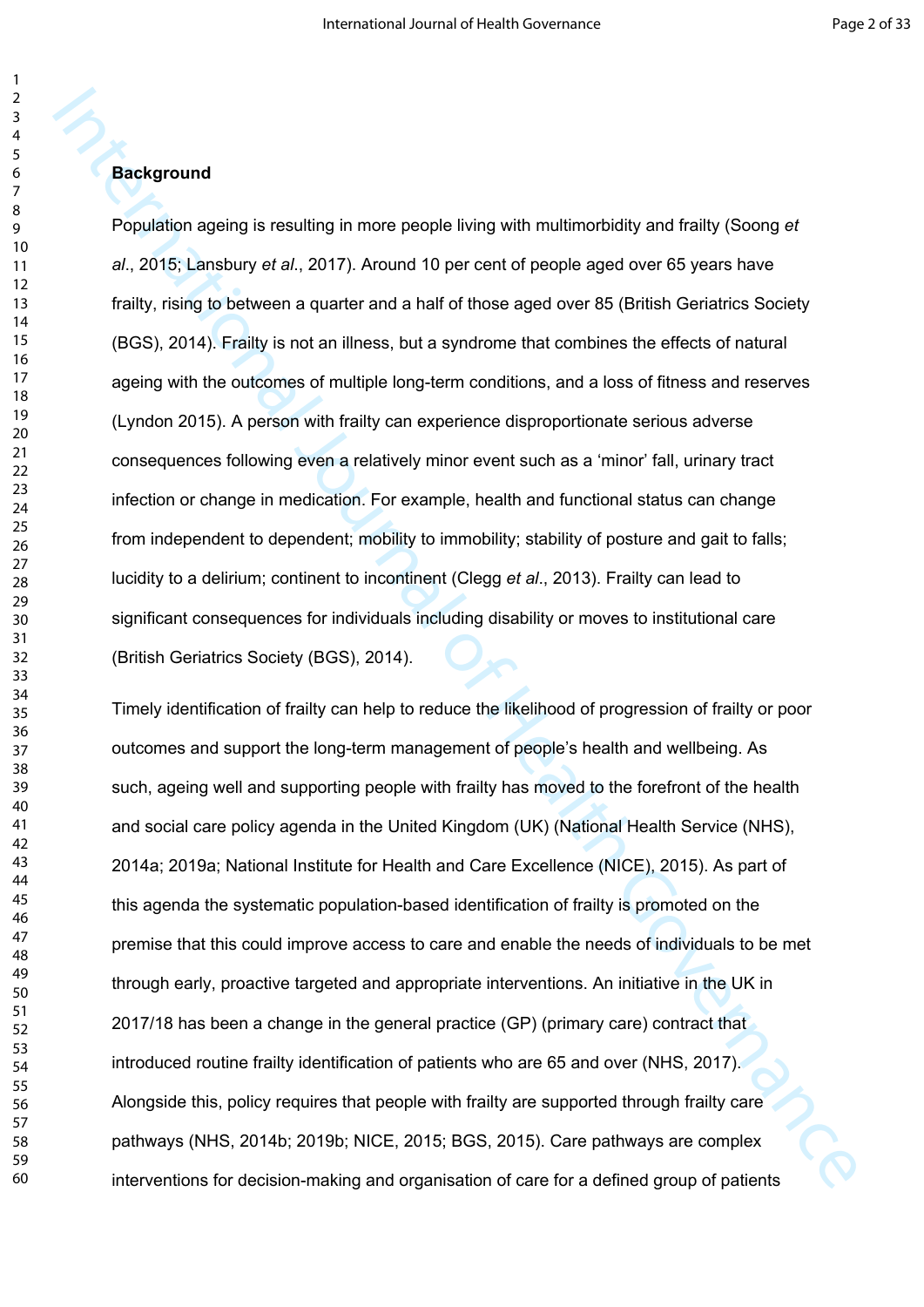over a defined period of time. Their aim is to enhance the quality of care across the continuum by improving patient outcomes, promoting patient safety, optimising resource use, and increasing patient satisfaction (De Bleser *et al*., 2006). According to Schrijvers *et al*. (2012), care pathways should have explicit goals, facilitate communication within the multidisciplinary team, support co-ordination of care processes, and monitor and evaluate outcomes.

over a defined period of lime. Their aim is to enhance the quality of care across the continuum by improving patient cultomes, promoting patient safety, oplimising resource<br>
use, and increasing patient safetacism (De Blees As part of an ongoing study to identify and compare the effectiveness of frailty care pathways, the authors undertook a scoping exercise of Clinical Commissioning Groups' (CCG) websites for the period 2014-2020 to identify frailty pathways in existence. The identified items included CCG annual reports, governing body reports, inspection reports, briefings, and local news bulletins. Of the 203 identified records, 79% were from the period 2017-2019. This suggests that there is an increasing focus on frailty care across the UK. To support the new pathways, roles such as frailty nurses, older person nurse specialists, and frailty co-ordinators; and services including community integrated teams, specialist frailty clinics, and enhanced healthcare in care homes services, have emerged.

The scoping exercise indicated that different pathways of frailty care exist, but robust evidence of effectiveness of outcomes was limited. The aim of this study was to review research literature to identify effective components and outcomes of frailty care pathways in primary and community care services to inform future UK service development, and pathway evaluation.

#### **Method, search strategy and data sources**

To address the aim, a rigorous rapid evidence assessment using a narrative synthesis approach was undertaken of research literature. A rapid assessment approach is appropriate in situations where study timeframes are restricted. This review was undertaken as part of a wider study to development understanding of methods for evaluating frailty pathways of care. The wider study will be used to inform service evaluation in the near future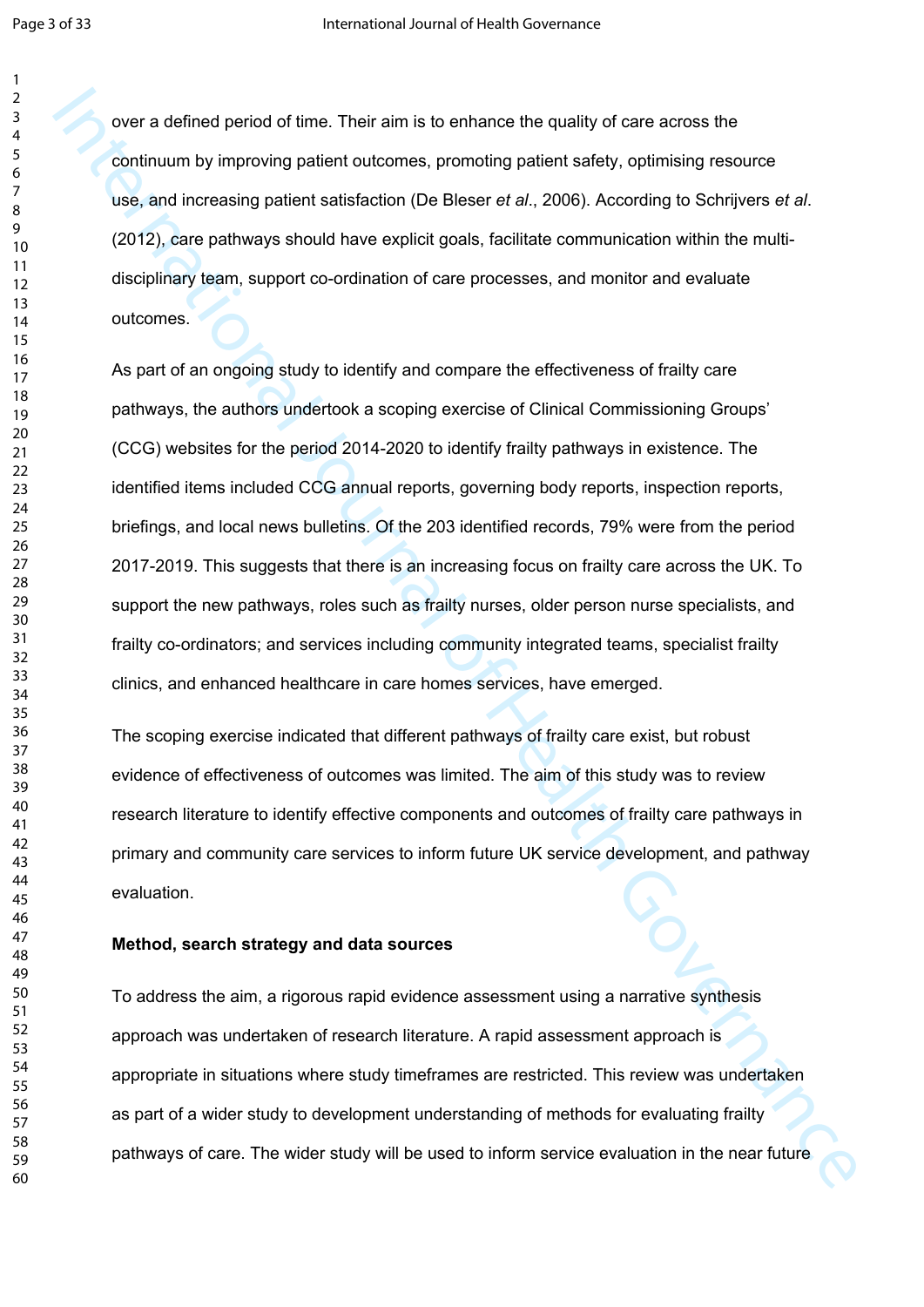and as such, has a limited timeframe. The rapid assessment approach is systematic and rigorous, but takes legitimate steps to limit the review's breadth so that it is achievable within a shorter timeframe. Steps include a literature search that is systematic but focuses explicitly on the review question; restricting or excluding grey literature, and performing a 'simple' quality appraisal of the items included (Grant and Booth, 2009).

and as such, has a limited timeframe. The rapid assessment approach is systematic and<br>approximation as the results of Health Governance and the results of the results of the system of the system of the system of the system The narrative synthesis approach is appropriate for reviews that include data from different study designs including qualitative designs and previous literature reviews. Historically, the perceived primary weakness of the approach was that there was a lack of clarity and guidance about how to conduct the synthesis and appraise the items included (Mays, 2005). However, Ryan (2013) and Popay *et al*. (2006) have provided guidance about conducting narrative synthesis in a transparent and systematic way using a process of grouping studies into clusters; assessing methodological quality, and exploring/identifying relationships between studies to arrive at results and recommendations. In this review, the primary clusters were aims or phenomena of interest. Methodological quality was assessed using the Evidence for Policy and Practice Information Centre (EPPI) approach. According to Popay *et al*. (2006), this is a simple but appropriate approach for narrative synthesis reviews that include qualitative methodologies as well as quantitative. Studies' trustworthiness, appropriateness of design, and relevance to the literature review aims are assessed on a scale of 1=high, 2=medium, 3=low. Overall weight for each item is then calculated. Consistency of results outcomes was investigated via the following activities:

- a) mapping study results in order to identify common results across studies.
- b) methodological triangulation to explore whether studies with different designs had consistent or inconsistent results components. Consistent/common results identified by activities a) and b) informed results of the review.
- c) textual description to provide a richer, in depth description of results (Popay *et al*., 2006).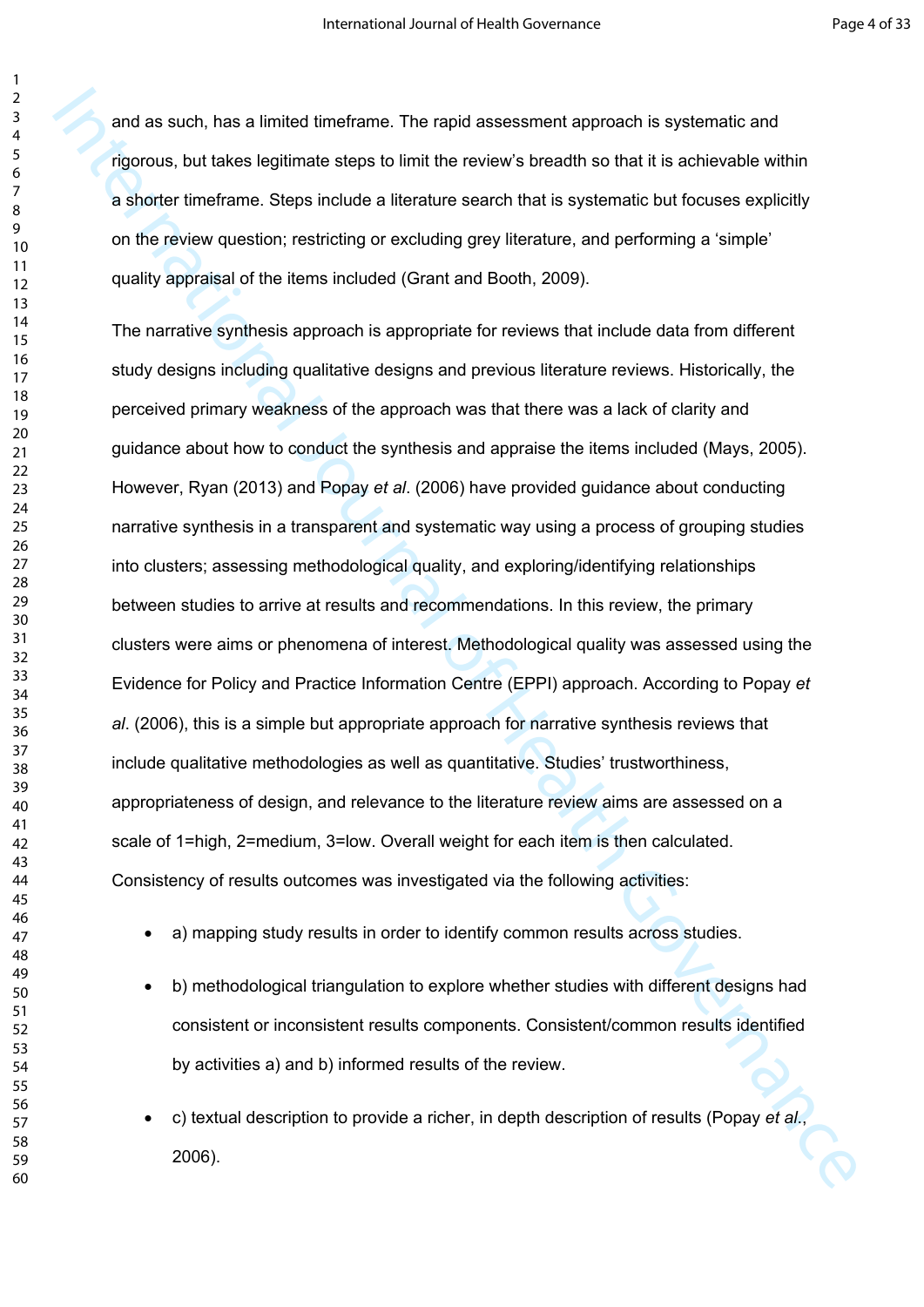The search strategy combined searching databases and grey literature. The following databases were searched by a librarian (C.M.): AMED (Allied and Complementary Medicine), CINAHL (Nursing and Allied Health), PROQUEST, EBM Reviews – Cochrane Controlled Trials Register, Cochrane Reviews and Medline. Google and TRIP (Turning Research into Practice) were also searched. Articles published between 1 January 2010 and 31 March 2021 were searched, in English were searched using the following MeSH terms and free words:

 'older people', 'elderly people', 'geriatric(s)', 'retired', 'retirement', 'senior citizen(s)', 'pensioner(s)' , 'residents' (all used to capture the concept of 'older people')

AND

'frailty', 'infirmity', 'vulnerable', 'vulnerability', 'multimorbidity', 'comorbidity', 'fragility'

AND

'primary care', 'general practice', 'GP', 'primary care network', ' GP federation',

OR

International Property 'Community care', 'extracare', 'care plus', 'frailty services', 'services', 'enablement'

OR

'community services',

OR

'outreach services', 'transfer of care'

OR

'practice nurse', 'frailty nurse', 'nurse practitioner'

OR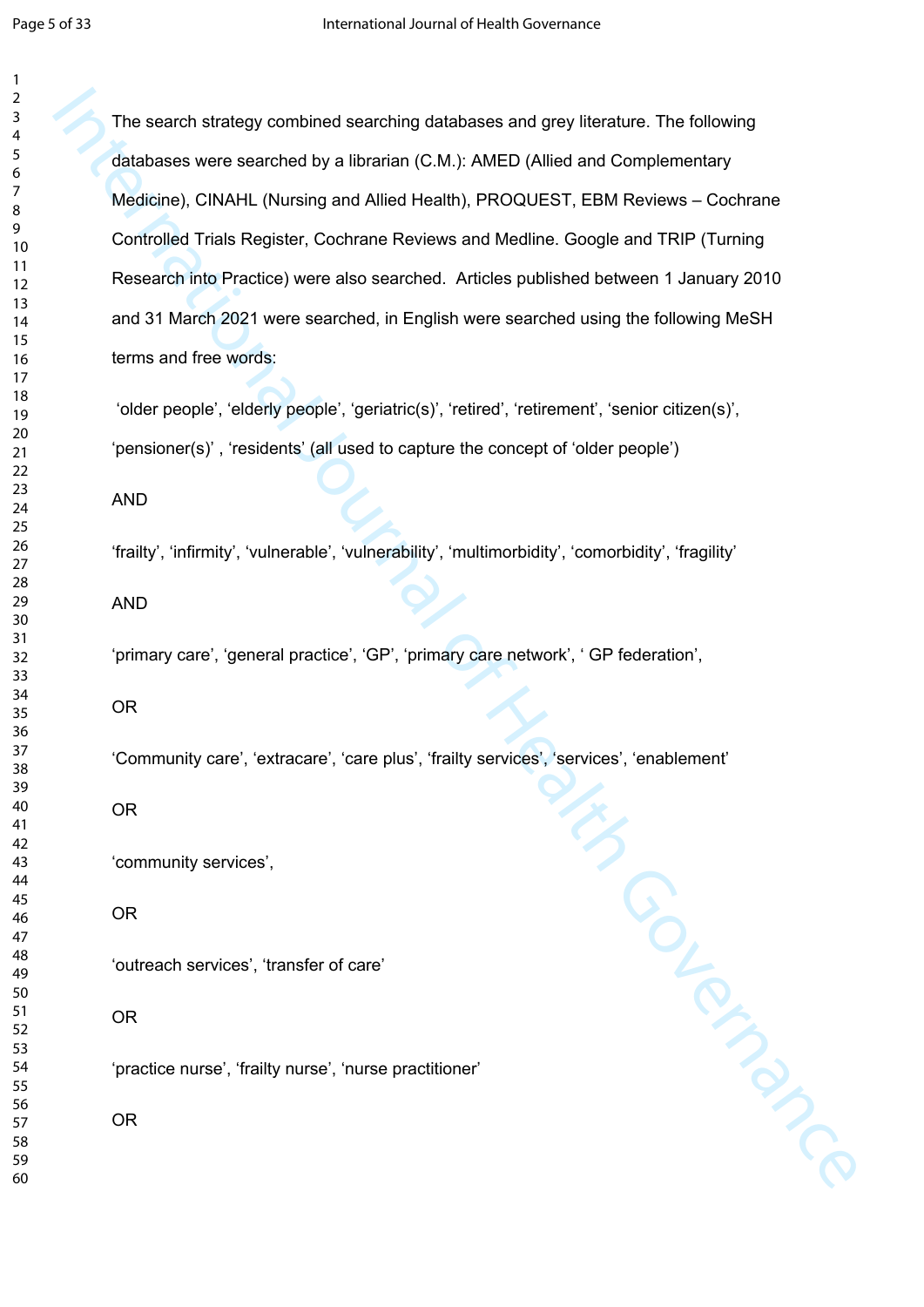'community matron', 'older person's nurse', 'older people's nurse' 'gerontological nurse',

'elderly care nurse',

OR

'team', 'multidisciplinary'

OR

'pathway', 'pathway of care', 'integrated care', 'primary care model', 'model', 'shared care',

OR

'GiRFT', 'rightcare',

OR

'capabilities', 'capability', 'competency', 'skills'.

#### **Results**

#### *Item selection*

Community matron, relear persons nurse, relear people's nurse "genontological nurse",<br>
Eldery care nurse",<br>
DR<br>
Team", multidisciplinary<br>
DR<br>
Team", multidisciplinary<br>
DR<br>
DR<br>
Containing of Care", mengented care", iprimary The research team decided to include international studies as well as UK-based studies in the literature search to capture a comprehensive range of effective pathways and pathway components. The initial search led to the identification of 328 records. Duplicates and false hits (e.g. secondary care services) were removed leaving 54 items for screening. Titles and abstracts were screened. Items were then excluded if they (a) did not investigate the aim of the evidence assessment; (b) did not include a research method that assessed aspects of frailty care (c) focused on single interventions rather than pathways of frailty care and their components; (d) were already reviewed in literature reviews included in this review; (e) not written in English. This process resulted in 15 articles being eligible for full-text assessment. After this assessment, 11 items were selected for the rapid evidence assessment (see figure 1).

**Figure 1: Item selection process**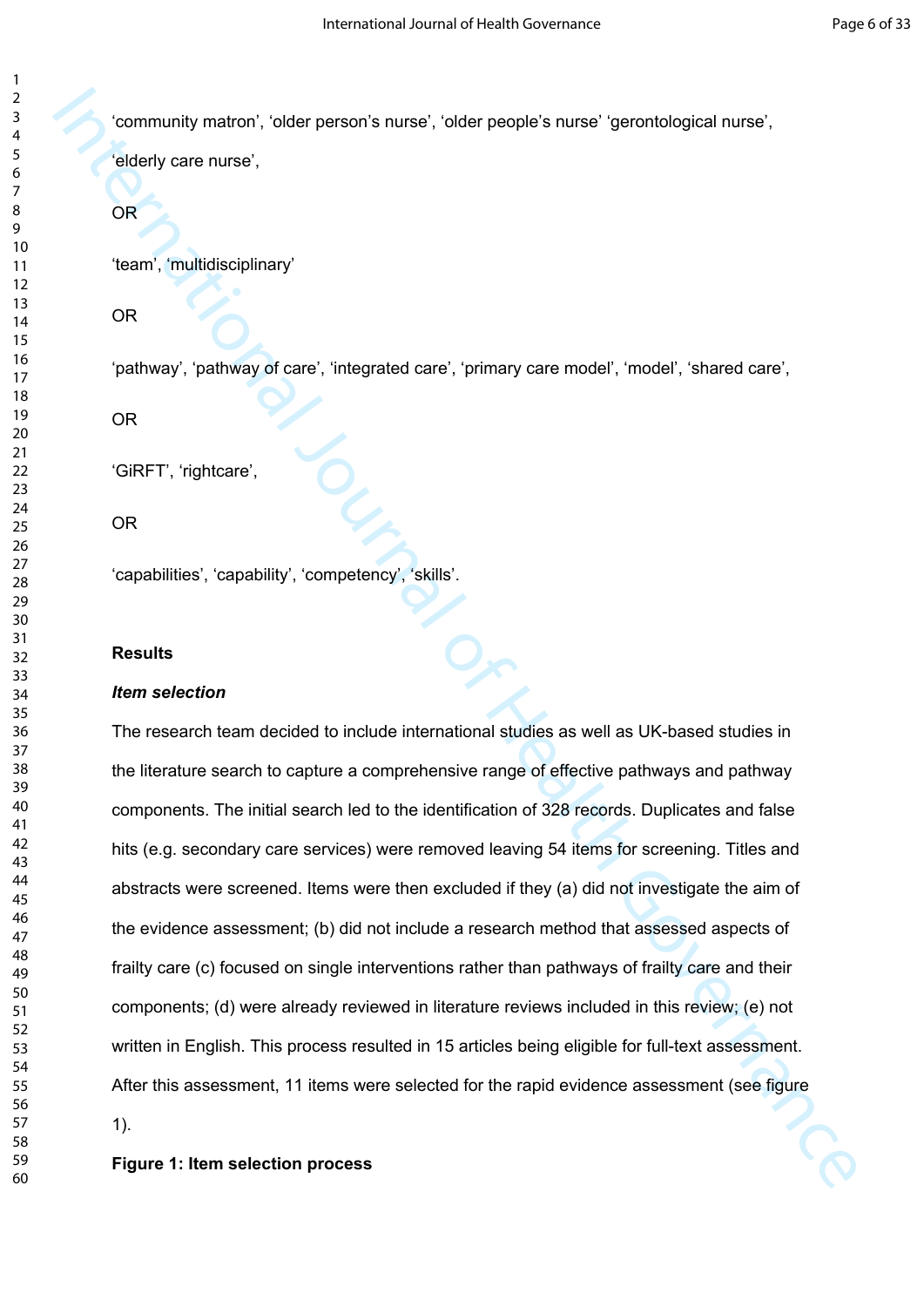#### **INSERT FIGURE 1 HERE**

#### *Methodological quality*

INSERT TABURE 1 HERE<br>
Methodological quality<br>
Using the EEPI assessment of validity approach, the MoDonald's (2020) meta-analysis was<br>
assessed as being of high quality, the literature reviews (Bernisen et al., 2019), Hend Using the EEPI assessment of validity approach, the McDonald's (2020) meta-analysis was assessed as being of high quality; the literature reviews (Berntsen *et al*., 2019), Hendry *et al*., 2017; Health Improvement Scotland (HIS), 2018) were assessed as medium quality, and all other studies included were of low quality (see table 1). The activity to investigate consistency of results indicated that while there was some consistency across the studies that aimed to identify effective components of frailty pathways, there was low consistency of all other study results (see table 2). This suggests that caution should be taken if using these results to inform frailty care pathway planning.

#### **Table 1: Data extraction from the included studies**

#### **INSERT TABLE 1 HERE**

#### **Table 2: Results of the included studies**

#### **INSERT TABLE 2 HERE**

The studies were categorised into three phenomena of interest/aims clusters: identify effective components of frailty pathways; evaluate whole pathway outcomes; evaluate pathway operation.

#### *Identify effective components of frailty pathways*

The literature reviews by Hendry *et al*. (2017) and HIS (2018), and the meta-analysis by McDonald *et al*. (2020) aimed to identify effective components of community-based or primary care-based frailty pathways.

In some cases, at least two studies identified the same components and found strong evidence for their effectiveness. Both HIS (2018) and McDonald *et al*. (2020) found strong evidence that resistance-based exercise reduces frailty. Hendry *et al*.'s (2017) and HIS's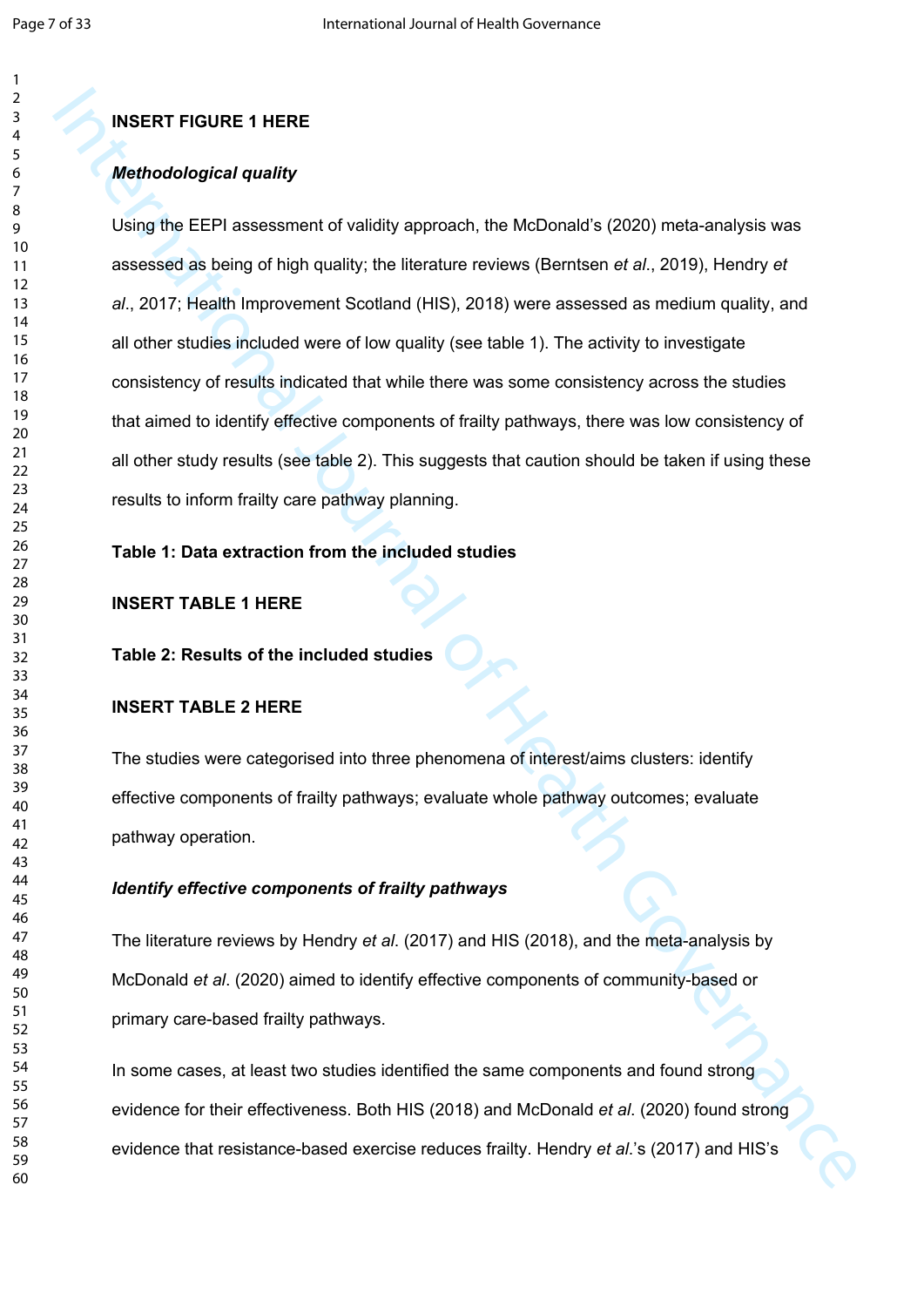(2018) reviews found strong evidence that hospital at home (HAH) approaches reduce other healthcare service use, increase patient satisfaction, and reduce treatment costs compared with admission to acute hospital when excluding caregiver costs.

In other cases, one study identified a particular component and found strong evidence of its effectiveness. Hendry *et al*. (2017) found strong evidence that indicated self-management support improves patient health, functional and wellbeing outcomes. HIS (2018) discussed community geriatric services. These services comprise of a geriatrician-led team which liaises with primary care, and involves Comprehensive Geriatric Assessment (CGA) informing a tailored, person-centred plan of treatment. HIS (2018) found strong evidence that indicated community geriatric services improves patient health and function.

(2018) reviews found strong evidence that hospital at home (HAH) approaches reduce other<br>healthcare service use, increase patient satisfaction, and reduce treatment costs compared<br>with admission to excite bospital when ex For some components that were identified by more than one study results were inconsistent, with one study finding strong evidence for the effectiveness of a component, and others finding weak, conflicting or inconsistent evidence. Hendry *et al*. (2017) found strong evidence that the use of frailty screening and assessment identifies people that are most likely to benefit from frailty care pathways. HIS's (2018) found that case-finding via frailty screening may identify people likely to benefit from frailty care pathways, but concluded that the value of such interventions is uncertain because of inconsistencies in how frailty is identified, in screening for level of frailty, or whether frailty screening is ongoing. Hendry's review found strong evidence that prevention and enablement interventions improved patient health outcomes and reduced healthcare service use, although there was no difference in service costs between use and non-use of the interventions. HIS (2018) found that minimising risk at home using enablement strategies to support older people returning home from hospital may enable them to remain at home, reduce care needs and improve functional status when compared with usual home care. However, the review indicated that the evidence for this outcome is of low to moderate quality.

For some components that were identified by more than one study, all studies found evidence of effectiveness was weak, conflicting or inconsistent. Some studies in Hendry *et*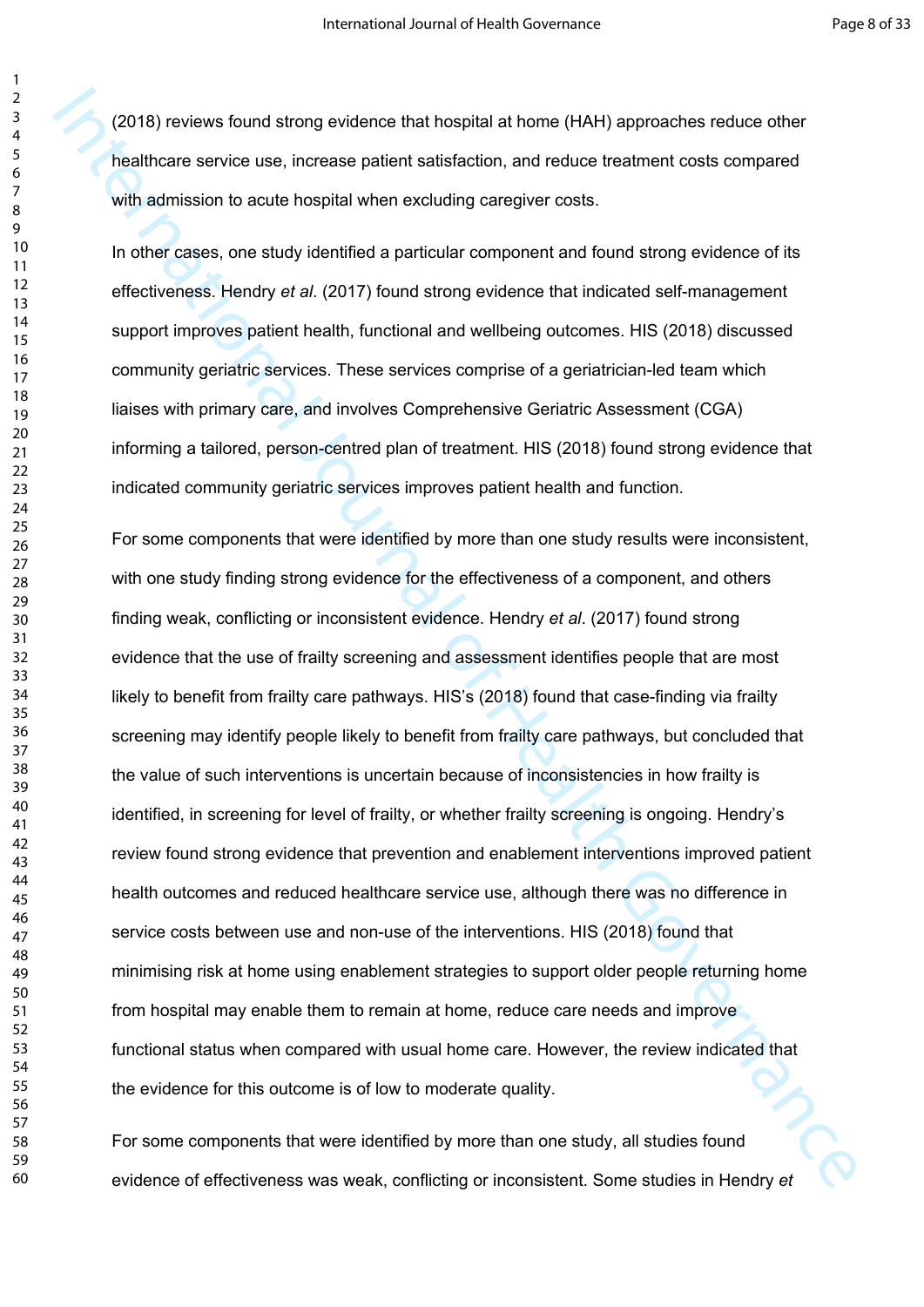*al*'s (2017) review, and HIS's (2018) review showed CGA and person-centred case management that includes a key assessor to co-ordinate care and multi-disciplinary team (MDT) input, reduced healthcare service utilisation and costs of care, and improved health, functional and quality of life outcomes. Other studies in the reviews, however, showed no clear benefits of this CGA case management approach. Hendry *et al*. (2017) concluded that inconsistencies in outcomes may have arisen due to inconsistencies in evaluation methods. Also, McDonald *et al*. (2020) found that pathways that include CGA and MDT input may be beneficial in terms of patient outcomes, but proposed that when attempting to assess the value of individual components within a pathway, it is not possible to ascertain the effect of some components as many 'individual' components/interventions actually consist of 'subcomponents' which may have a combinatorial effect.

HIS (2018) and McDonald *et al*. (2020) identified further components in their reviews. Both found low quality evidence to suggest that improved nutrition may improve frailty. HIS (2018) found low quality evidence that indicated medication reviews, intermediate care beds, immunisation and lifestyle support may improve patient outcomes and reduce service use.

#### *Evaluate whole pathway outcomes*

ars (2017) rewiew, and HIS's (2018) rewiew showed CGA and person centred does<br>management that includes a key assessor to co-ordinate care and multi-disciplinary team<br>(MDT) input, reduced traithcene enrice utilisation and c Four studies evaluated outcomes of entire community-based or primary care-based frailty pathways. Overall EPPI weighting of these studies was low. All studies evaluated short-term outcomes. Maiden's (2017) Australian study evaluated outcomes of iREAP - a pre-crisis early intervention rehabilitation programme that consisted of CGA and an enablement programme. Recio-Saucedo (2018) reported on outcomes of an integrated care hub (ICH) pathway adopted and funded by a Clinical Commissioning Group in the UK. The pathway consisted of a single point of contact to co-ordinate care, MDT input to support 'team around the person' and 'team around the care home', supported patient self-management, care navigation and coaching, medication review, intermediate care beds, GP home visiting, and a frailty toolkit to guide care delivery. Vestjens *et al*. (2019) evaluated the cost-effectiveness of the 'Finding and Follow-up of Frail older persons' (FFF) initiative in the Netherlands, which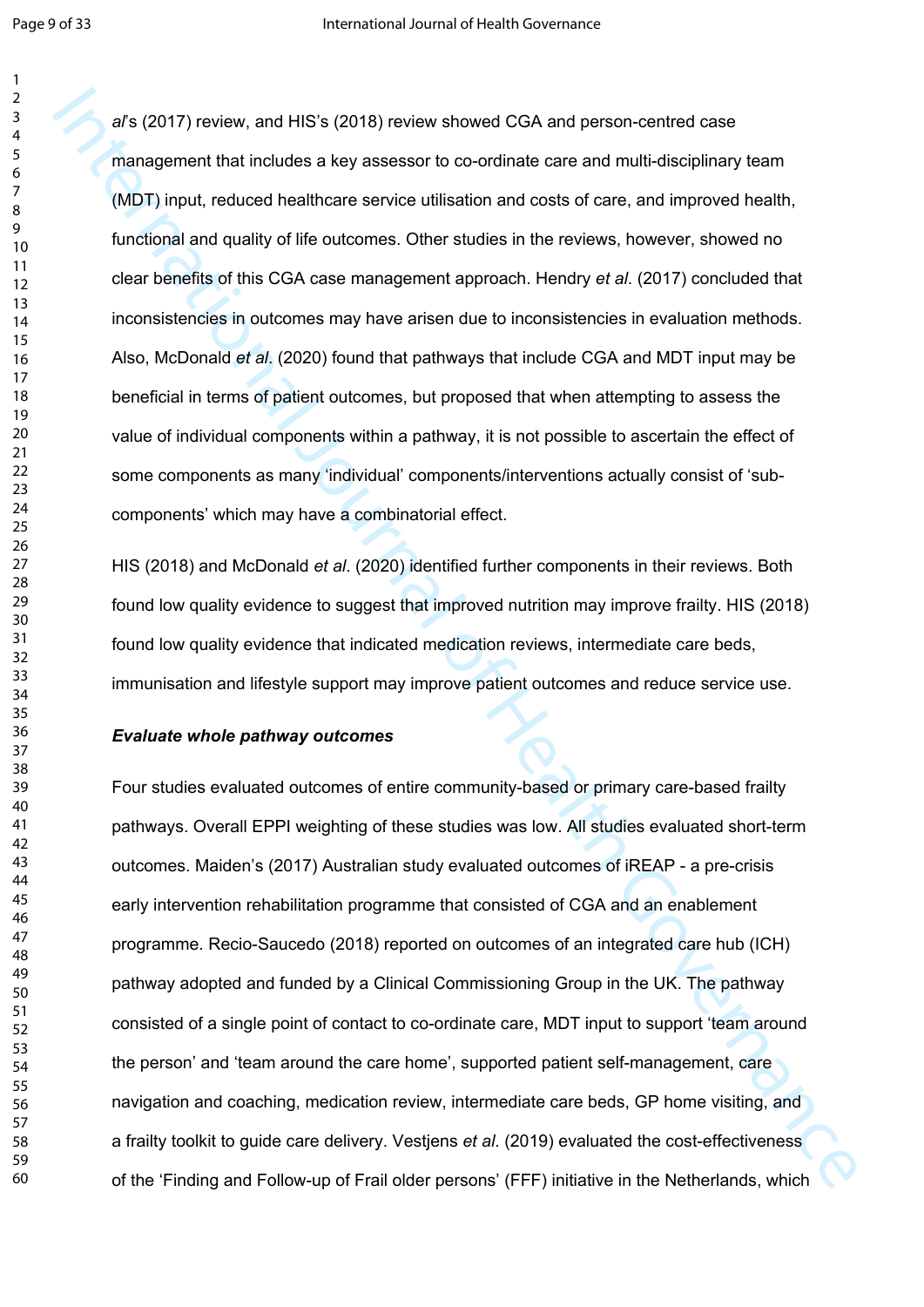consisted of proactive frailty screening and MDT support for patients to self-manage their conditions. Yu *et al*. (2020) evaluated an integrated pathway for pre-frail and frail older people in Hong Kong. The pathway consisted of in-depth frailty assessment conducted by health workers skilled in geriatric assessment, CGA and case management involving a key contact to co-ordinate care, MDT input, physical exercise, self-management support, nutrition support and medication review. Of note is that no studies evaluated more than one pathway with the aim of identifying the most effective pathways.

consisted of pronchere traitly screening and MDT support for pattents to self manage their<br>conditions. Yu et al. (2020) evoluated an integrated pathway for pre-firal and trait of der<br>people in Heng Kong. The pathway consis The four studies used different evaluation methods and/or focused on different outcomes. Maiden (2017) used a pre and post intervention study, Vestjens *et al*. (2019) and Yu *et al*. (2020) used longitudinal quasi-experiments. Recio-Saucedo (2018) did not provide details of the method used in their paper. Outcomes evaluated were changes in: patient function (Maiden, 2017); patient confidence to self-manage conditions (Maiden, 2017); number of falls (Maiden, 2017); frailty scores (Maiden, 2017; Yu *et al*., 2020); patient quality of life (QoL) (Maiden, 2017; Vestjens *et al*., 2019); patient knowledge of their condition (Maiden, 2017); reduced avoidable hospital admissions (Maiden, 2017; Recio- Sauedo, 2018); holistic person-centred care (Recio- Sauedo, 2018); length of hospital stay (Recio- Sauedo, 2018); preferred place of care (Recio- Sauedo, 2018); cost-effectiveness (Vestjens *et al*., 2019); and health-service utilisation (Yu *et al*., 2020). Evaluations showed pathways did improve outcomes in all measured outcomes except cost-effectiveness of the FFF pathway (Vestjens *et al*., 2019), and health service use in the integrated pathways (Yu *et al*., 2020). Both the Maiden pathway and FFF pathway measured patient QoL. Maiden (2017) found a significant improvement in QoL in the iREAP model, but Vestjens *et al*. (2019) found no QoL improvement in FFF. However, Vestjens *et al*., 2019 expected improvements would become apparent in the long-term, but due to the short-term nature of their study, improvements had<br>not yet realised. not yet realised.

#### *Evaluate pathway operation*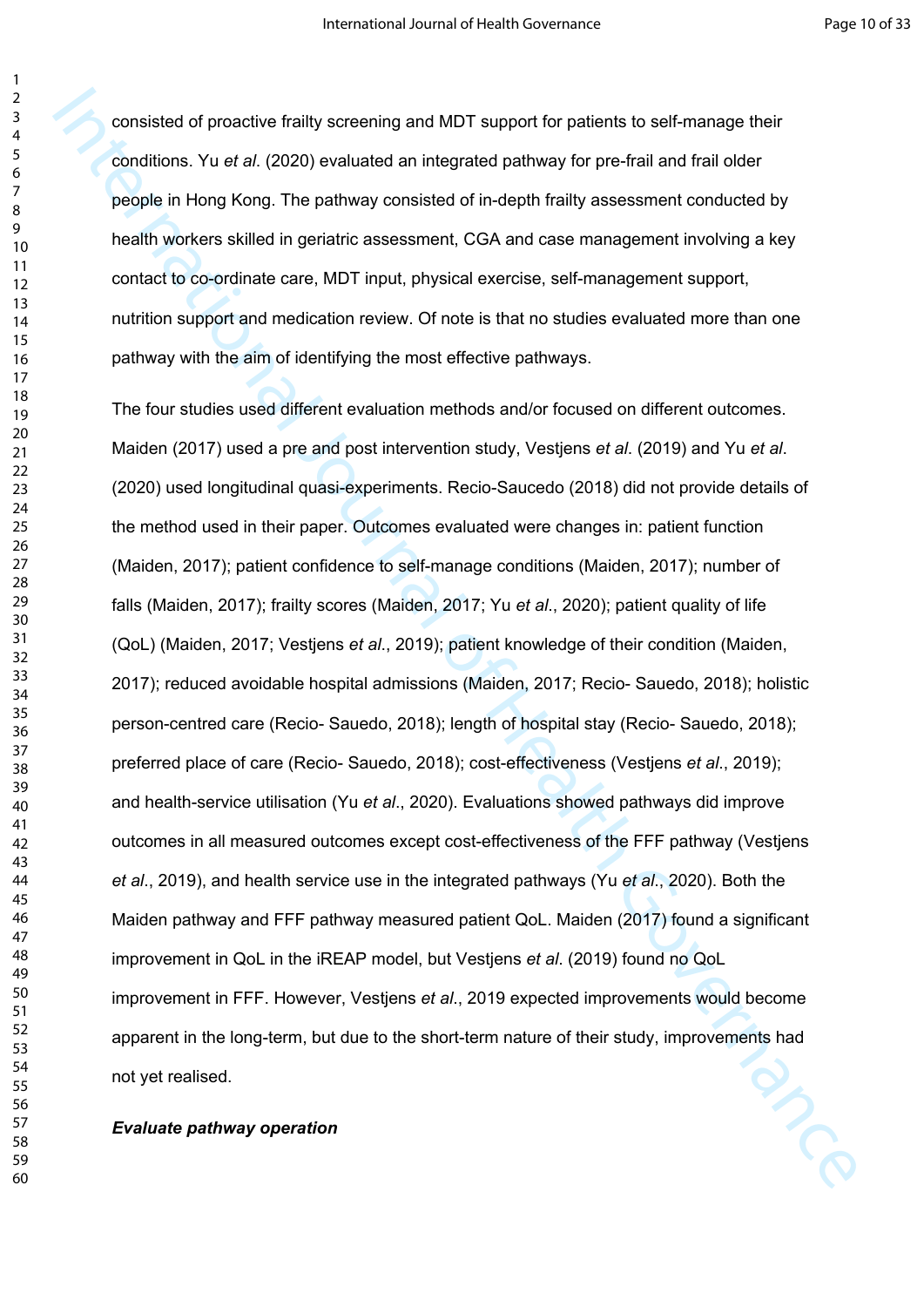Four studies evaluated the operation of single whole community-based or primary carebased pathways. They evaluated either pathway processes (whether pathways are carried out as planned), pathway determinants (barriers to, and enablers of pathway implementation), and/or pathway implementation (reach, adoption, adaptions to, maintenance, and sustainability of pathways). Three of these studies had an overall low EPPI weight (Bryce *et al*., 2018; Lhussier *et al*., 2019; Stoop *et al*, 2019), and one had a medium weight (Berntsen *et al*., 2019).

Four studies evaluated the operation of single whose community based or primary cases<br>to particle particles), particles particles particles particles particles are formed by the particles particles), particles particles, t Berntsen *et al*.'s (2019) literature review described how literature on whole system transformations of frailty pathways reflects (1) operationalization of interventions, (2) maturity, (3) evaluation methodology, and (4) effect on outcomes. Bryce *et al*.'s (2018) study determined factors that enabled or prevented implementation of the PACT toolkit. PACT consists of guidance for primary care services regarding screening, CGA, person-centred care planning and medication review. Lhussier *et al*.'s (2019) study aimed to develop a theory explaining the links between outcomes and a Community Wellness Team (CWT) pathway consisting of referral to the CWT via screening, care co-ordination, management plans, MDT input, referral to preventative services, advice on self-management, and risk minimisation in the home. Stoop' *et al*.'s (2019) study explored the improvement plans of the fourteen European Sustainable Tailored Integrated Care for Older People in Europe (SUSTAIN) sites. Sites' services are dementia care, palliative care, home rehabilitation, home nursing, and proactive primary care.

The studies used different evaluation methods and focused on different aspects of pathway operation. Berntsen *et al*.'s (2018)'s literature review focused on process. Bryce *et al*. (2018) used a mixed-methods evaluation using normalisation process theory to explore determinants and implementation barriers and enablers. Using a realist evaluation approach, Lhussier *et al*. (2019) used a literature review and focus group to explore determinants of CWT success. Stoop *et al*. (2019) explored determinants by using content analysis of: baseline reports, projects plans, project flow charts; interviews with older people, carers and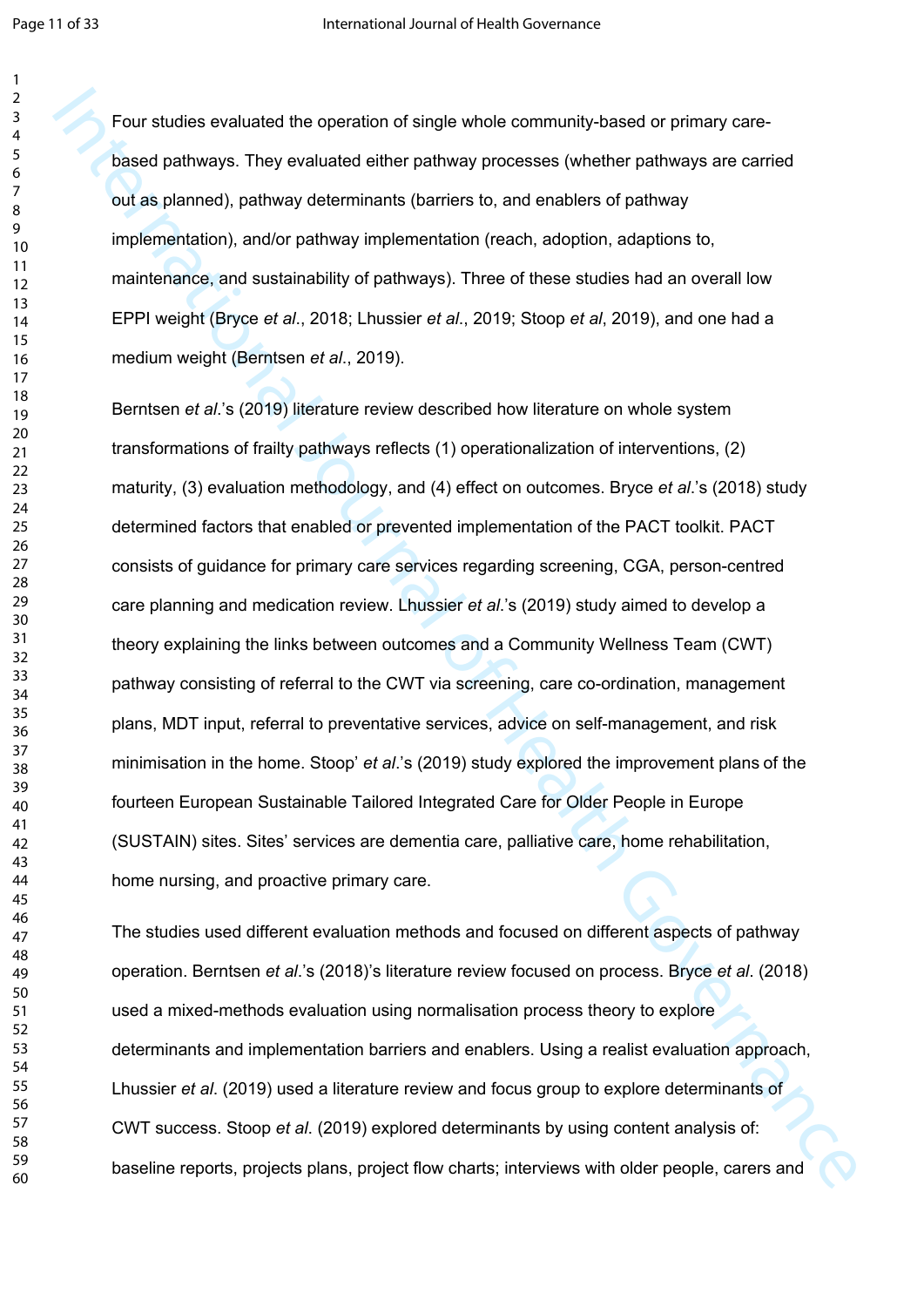professionals using the SUSTAIN services; researcher field notes; workshop meeting minutes, and templates for site and improvement plan descriptions.

professionals using the SUSTAIN services; researcher field notes; workshop meeting<br>minutes, and templates for site and improvement pian descriptions.<br>The studies identified processes, determinants and implementation requir The studies identified processes, determinants and implementation requirements to support successful pathway operation. These were: all stakeholders including patients need to be clear about the aims of the pathway (Bryce *et al*., 2018); policies and procedures are required to support implementation of pathways (Stoop *et al*., 2019); workforce development is required to ensure staff's competency and capacity to effectively implement pathways (Bryce *et al*., 2018; Stoop *et al*., 2019); development of rapport and trusting therapeutic relationships between professionals and patients are required to support pathway delivery (Lhussier *et al*., 2019); pathways need to be championed by effective leaders and early adopters (Berntsen *et al*., 2018; Bryce *et al*., 2018); information sharing across professions, organisations and sectors is essential (Berntsen *et al*., 2018; Stoop *et al*., 2019), and adequate funding is required to resource pathways (Stoop *et al*., 2019). However, Berntsen *et al*.'s (2018) literature review concludes that, with regard to championing pathways and information sharing, there is a lack of hard evidence underpinning these results due to weaknesses in process evaluation.

#### **Discussion**

Three previous reviews/meta-analyses aimed to identify effective single components of community or primary care frailty pathways (Hendry *et al*., 2017; HIS (2018); McDonald *et al*., 2020), rather than entire pathways. This may be beneficial, as the approach could identify effective or efficient components of pathways, and as such could inform the development of pathways. Together, the reviews show strong evidence that resistancebased exercise reduces frailty, and HAH approaches reduce other healthcare service use and treatment costs, and increases patient satisfaction. On the basis of results from single reviews, there is strong evidence that self-management support, community geriatric services, and prevention/enablement interventions improve patients' health and function. However, it is difficult to draw conclusions about the value of other interventions identified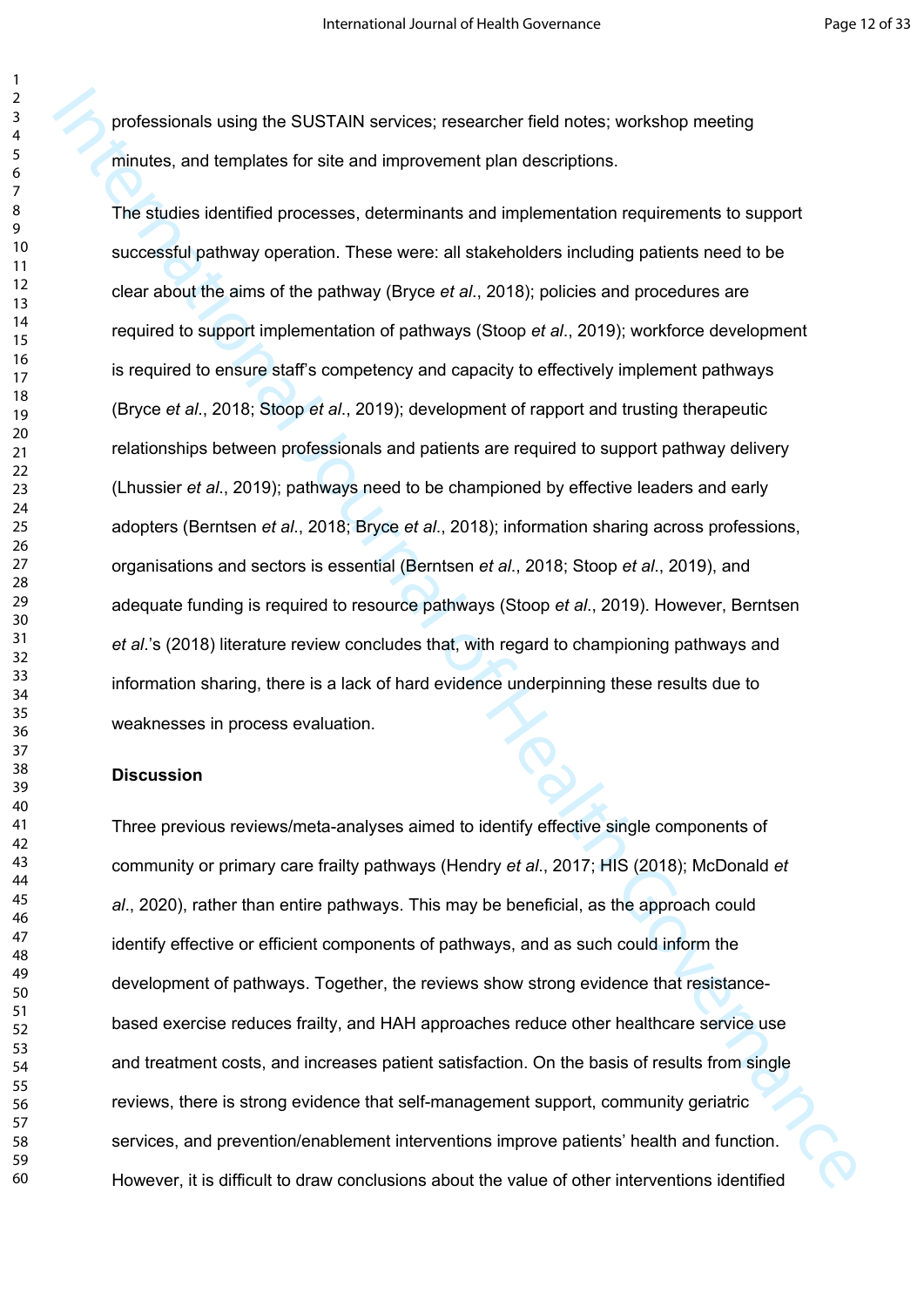due to inconsistent or conflicting evidence aretary from the use of inconsistent evaluation<br>methodologies, and or low quality studies included in the coveras and meta analysis. In<br>addition, although the studies aimed to id due to inconsistent or conflicting evidence arising from the use of inconsistent evaluation methodologies, and/or low quality studies included in the reviews and meta-analysis. In addition, although the studies aimed to identify effective components of pathways, some components were actually combinations of supportive approaches rather than individual components, e.g. CGA is described in some studies as involving CGA, person-centred case management, key co-ordinators of care, and MDT input; while community geriatric services includes CGA and person-centred care planning. The combination of components makes it difficult to ascertain the effectiveness of individual components. Also, pathways usually consist of more than one component. These two factors therefore question the value of evaluating individual pathway components, and perhaps suggests evaluating entire pathways, rather than individual components might be of more worth.

Four studies did evaluate single whole pathways (Maiden, 2017; Recio-Saucedo, 2018; Vestjens *et al*., 2019; Yu *et al*., 2020). They suggested that pathways led to positive outcomes for patients and service use. However, the studies were of low quality, used different evaluation methods, and focused on different outcomes and outcome measures. There are problems of evaluating whole pathways. Firstly, because the pathways consist of many components, it is not possible to identify whether and which aspects of the pathway drive or hinder effectiveness and efficiency, and secondly, and perhaps more importantly, why this might be the case.

Rather than focus on outcome measures, four studies evaluated the operation of single pathways to identify and explore processes, determinants, and implementation factors that influence or impact on pathways (Berntsen *et al*., 2018; Bryce *et al*., 2018; Lhussier *et al*., 2019; Stoop *et al*., 2019). Understanding how pathways are operated may identify whether, which and why aspects are hindering/enhancing pathways, which, once addressed, could support the pathway to contribute to improved outcomes for patients and service use. However, the three primary research studies were of low quality and used different evaluation methods and focused on different operational aspects, while Berntsen *et al*.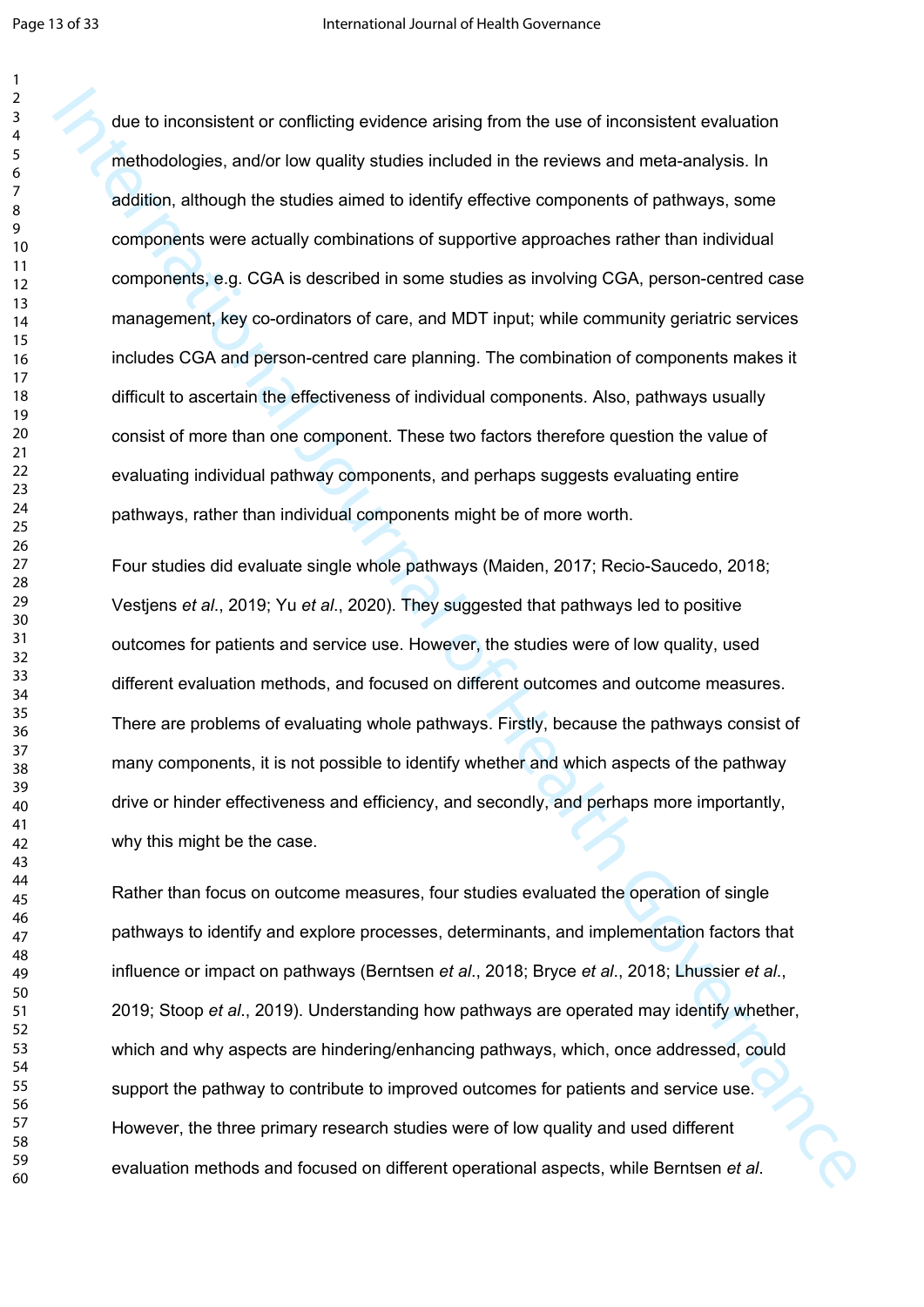(2018)'s literature review concluded that weaknesses in evaluation approaches of the studies included in their review undermined results.

(2018)s literature review concluded that weaknesses in evaluation approaches of the<br>studies included in their review undermined results.<br>The results of the current review indefinith three main issues. While It is important The results of the current review highlight three main issues. While it is important to identify effective and efficient community and primary care pathway components, they are difficult to evaluate because they are often combined or inter-related with others. However, evaluating whole pathways does not identify effective or efficient pathway elements or explain why they are effective/efficient. It is therefore essential that evaluations should include consideration of how pathways are operated in terms of process, determinants and implementation. Also, at present, most evaluations are of low quality and use weak methodologies and methods which undermine their results. Finally, the results of this study show that most of the available research to date evaluates single frailty pathways of care. There remains little in the way of research and evaluation that compare the impacts of community or primary care frailty pathways of care. This is essential to ascertain which are the most effective pathways, so that decisions can be informed about which are appropriate to be developed at scale across large geographic areas or populations. At present, undertaking such research remains problematic due to inconsistencies and weaknesses in evaluation approaches. Drawing conclusions from research across different pathways and populations is challenging, and challenges are exacerbated by a lack of consistency in evaluation methods.

To achieve meaningful evaluations, and facilitate comparisons of pathways, standard evaluation methods that incorporate evaluation of how pathways are operated is required for evaluating the impact of frailty pathways of care. At present, due to the results of this review, the authors are undertaking a Delphi study using an international expert panel to determine the outcomes, operations and evaluation methods required that will inform a robust, standardised evaluation toolkit for frailty pathways of care.

The study identified a need for further research and evaluation including assessment of exploration of the impacts of community-based and primary care-based frailty pathways of care on older individuals' and their families'/carers' goals, and care experiences. It is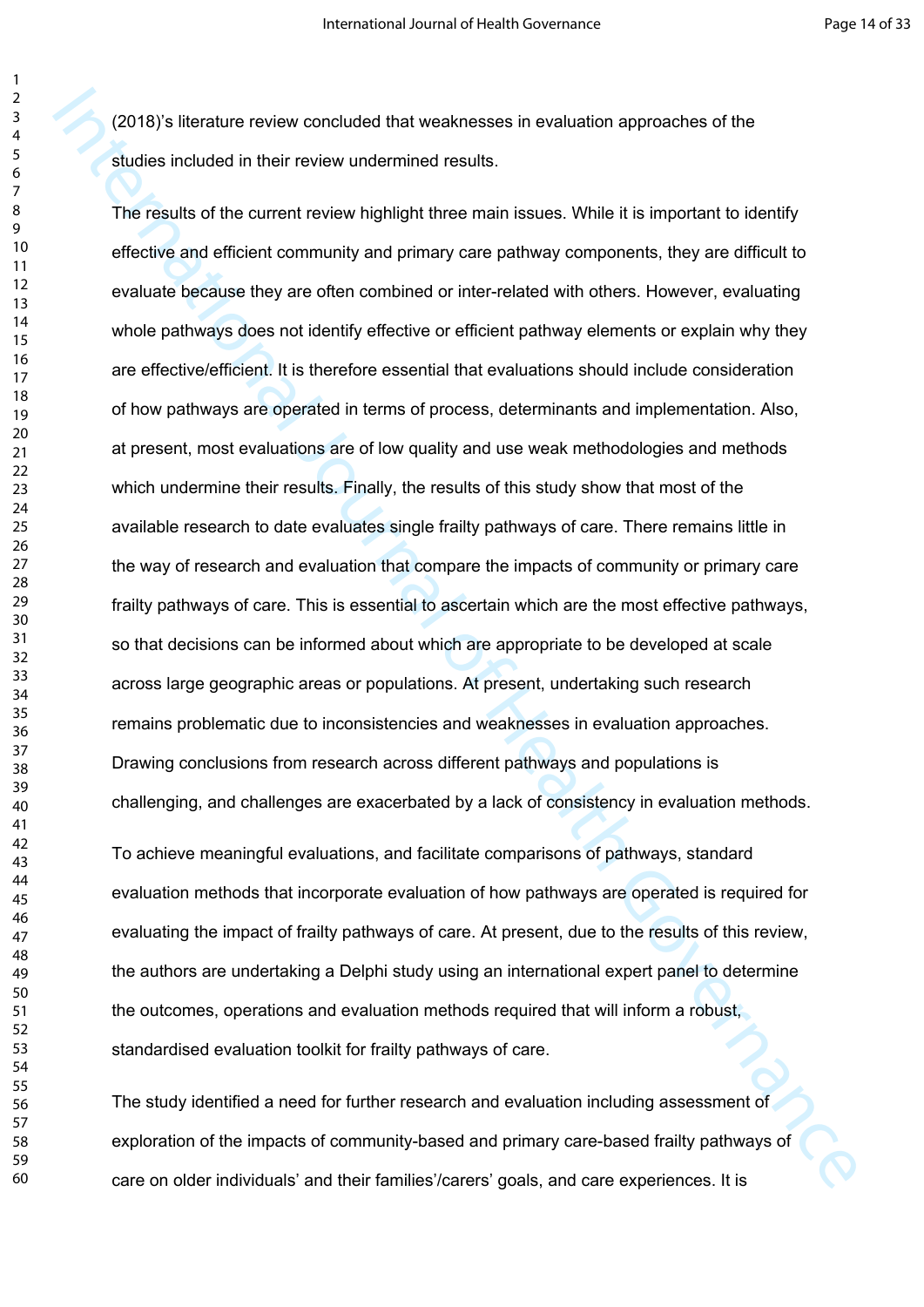important that older people and carers contribute to the development of the evaluation methods, as they are experts by experience with regard to what impacts of frailty care pathways are important to them. Evidence of cost effectiveness of frailty services is limited. More research and evaluation is required to evaluate system outcomes and costs. In addition, studies are yet to evaluate the long term impact of frailty pathways.

#### **Conclusions and implications for practice**

The emergence of frailty initiatives have been largely policy driven in response to the prevalence of frailty within the population. Now is the time to carefully consider what frailty pathways are effective to ensure that the community and primary care right services are in the right place at the right time to support those with frailty. This requires development of the evidence base for primary and community care frailty services, which could be achieved through developing standardised evaluation methods.

Important that older people and coners contituate bine owere/ponent of the evaluation<br>methods, as they are experist by experience with regard to what impacts of frailly carre<br>pathways are important to them. Evidence of cos Nurses, service managers, GPs, service commissioners and academics can use the results of this review in planning and evaluating community and primary care frailty pathways. Consideration should be given to both the clinical build and decision phases, ensuring that the service specification includes effective pathway components. Quality standards should take into consideration process measures of effectiveness as well as short and long term outcomes for older people and their carers. In the contexts of ageing populations, and more recently, a global pandemic that is having an inordinate impact on frail older people's health, it is imperative that frailty services are evidence based to optimise the potential for achieving effective outcomes.

#### **Ethical approval**

Ethical approval was not required for this paper.

#### **REFERENCES**

\*Research article included in the review.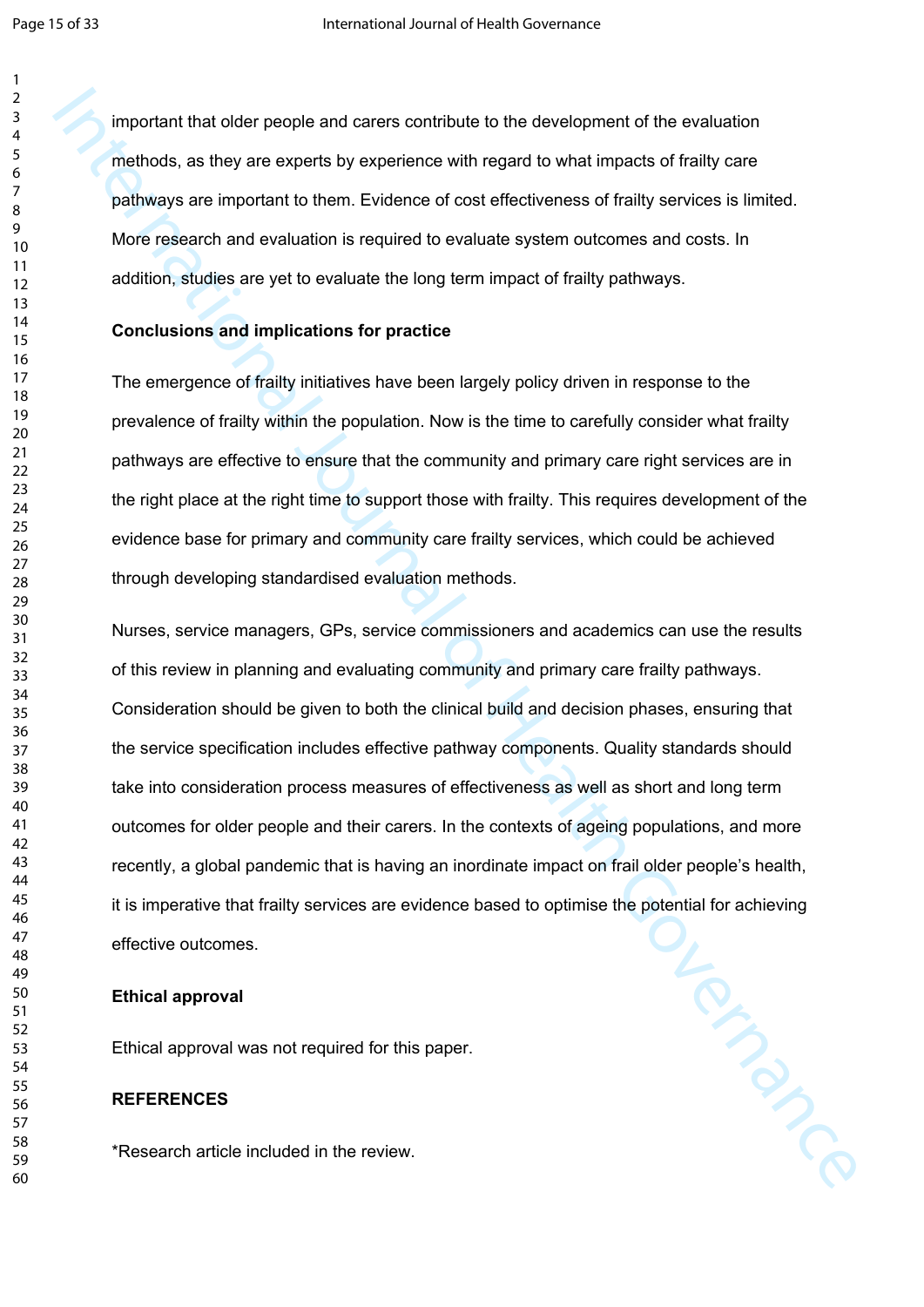Barends, E., Rousseau, D.M. and Briner, R.B. (2017). *CEBMa Guideline for rapid evidence assessments in management and organizations (Version 1.0).* Available at: https://cebma.org/wp-content/uploads/CEBMa-REA-Guideline.pdf (accessed 16 February 2021)

Int[er](https://cebma.org/wp-content/uploads/CEBMa-REA-Guideline.pdf)nation, E., Rousseau, D.M. and Hinee; IR H. (2017). CEBMa Guideline for mold evidence<br>assessments in management and organizations (Version 1.0). Available of:<br>
https://columa.org/vy-contem/uploads/CEBMa-REA-Cuideline. \*Berntsen, G., Strisland, F., Malm-Nicolaisen, K., Smaradottir, B., Fensli, R. and Røhne, M. (2019). "The evidence base for an ideal care pathway for frail multimorbid elderly: Combined scoping and systematic intervention review"*. Journal of Medical Internet Research,* Vol.21 No.4,e12517.

British Geriatric Society. (2015). *Fit for frailty. Part one: Consensus best practice guidance for the care of older people living in community and outpatient settings*. Available from:https://www.bgs.org.uk/sites/default/files/content/resources/files/2018-05-23/fff\_full.pdf (accessed 1 June 2021)

British Geriatric Society. (2015). *Fit for frailty. Part two: Developing, commissioning and managing services for people living with frailty in community settings*. Available from: https://www.bgs.org.uk/sites/default/files/content/resources/files/2018-05-23/fff2\_full.pdf (accessed 1 June 2021)

\*Bryce, C., Fleming, J., and Reeve, J. (2018). "Implementing change in primary care practice: lessons from a mixed-methods evaluation of a frailty initiative". *BJGP Open*, Vol.*2*  No.1, bjgpopen18X101421.

Clegg, A., Young, J, Iliffe, S., Rikkert, M., and Rockwood. K. (2013). "Frailty in elderly people". *Lancet*, Vol.381 No. 9868, 752-762.

De Bleser, L., Depreitere, R., De Waele, K., Vanhaecht, K., Vlayen, J., and Sermeus, W. (2006). "Defining pathways". *Journal of nursing management*, Vol.14 No.7, 553–563.

\* Freer, K. (2020). "Falling through the cracks: a case study of how a timely integrated approach can reverse frailty". *British Journal of Community Nursing,* Vol.25 No.8, 382-387.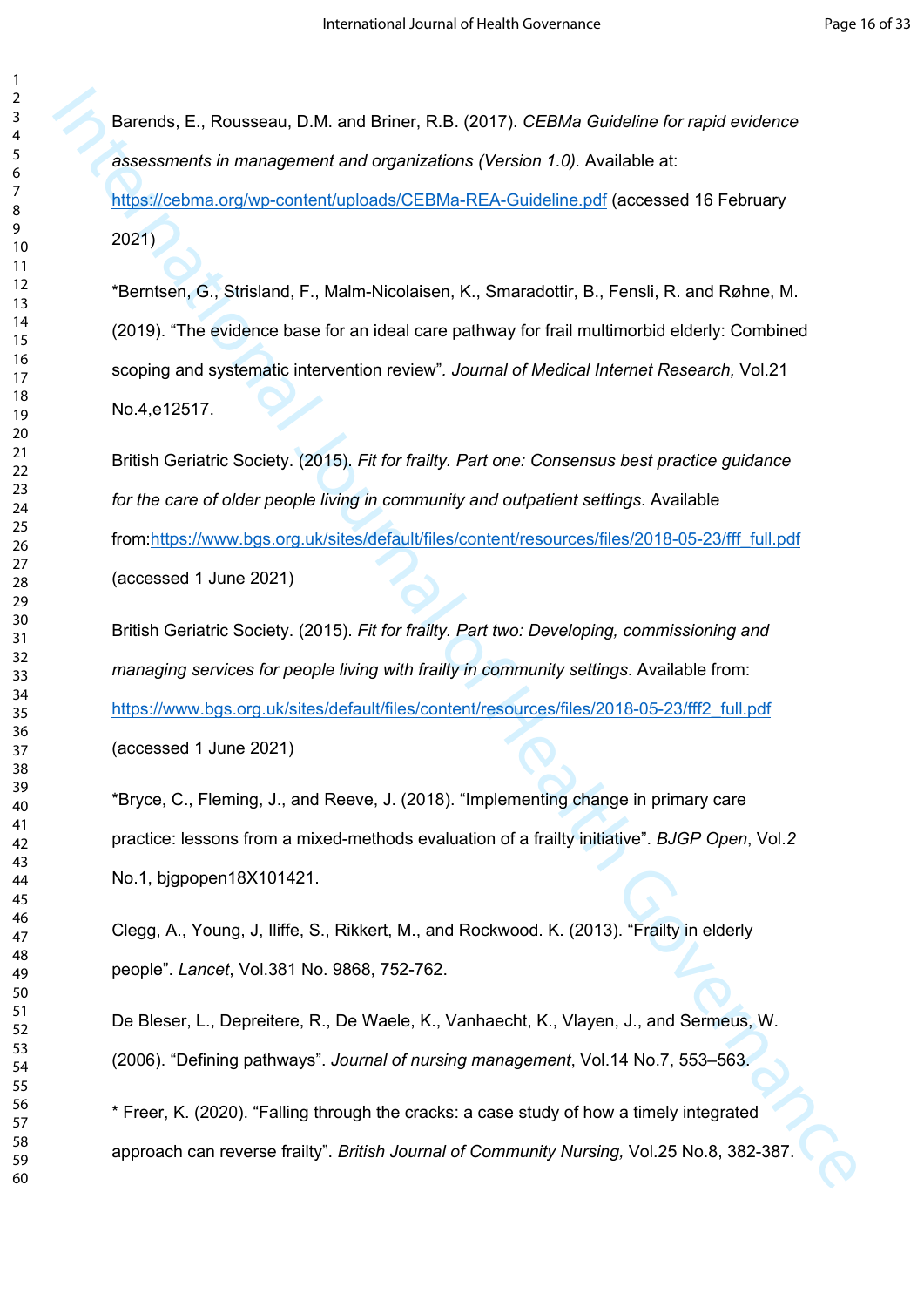\* Hendry *et al*. (2017). *Pathways of care for frailty: A systematic review.* Advantage Joint Action, Salerno.

\*Health Improvement Scotland (2018). *Living well in communities with frailty: Evidence for what works*. NHS Scotland, Edinburgh.

Lansbury, L.N., Roberts, H.C., Clift, E., Herklots, A., Robinson, N. and Sayer, A.A. (2017). "Use of the Electronic Frailty Index to identify vulnerable patients: a pilot study in primary care". *British Journal of General Practice,* Vol.67 No.664, e751-e756.

\*Lewis, C., Moore, Z., Doyle, F., Martin, A., Patton, D., and Nugent, L.E. (2017). "A community virtual ward model to support older persons with complex health care and social care needs". *Clinical Interventions in Aging*, Vol.12, 985-993

\*Lhussier, M., Dalkin, S. and Hetherington, R. (2019). "Community care for severely frail older people: Developing explanations of how, why and for whom it works". *International Journal of Older People Nursing,* Vol.14 No. 1, 1-10.

Lyndon. H. (2015). "Reframing frailty as a long-term condition". *Nursing Older People,* Vol.27 No.8, 32-39.

<sup>2</sup> Hendry et ai. (2017). Pathways of care for frailty: A systematic rewiew. Advantage Joint<br>Adion, Salemo.<br>
11exilh Improvement Scotland (2018). *Living well* in communities with frailty: Lividence for<br>
unal [ver](https://www.aci.health.nsw.gov.au/ie/projects/the-integrated-rehabilitation-and-enablement-program-ireap)ica. NHS S \* Macdonald, S., Travers, J., She, E., Bailey, J., Romero-Ortuno., Keyes, M., O'Shea, D., and Cooney, M. (2020). "Primary care interventions to address physical frailty among community-dwelling adults aged 60 years or older: A meta-analysis". *PLOS ONE* Vol.15 No.2, e0228821.

\* Maiden, G. (2017). *The Integrated Rehabilitation and Enablement Program (iREAP) project report.* Available at: https://www.aci.health.nsw.gov.au/ie/projects/the-integratedrehabilitation-and-enablement-program-ireap (accessed 23 June 2021)

National Institute for Health and Care Excellence. (2015). *Older people with social care needs and multiple long-term conditions*: [NG22]. NICE. Available at:

https://www.nice.org.uk/guidance/ng22 (accessed 20 June 2021)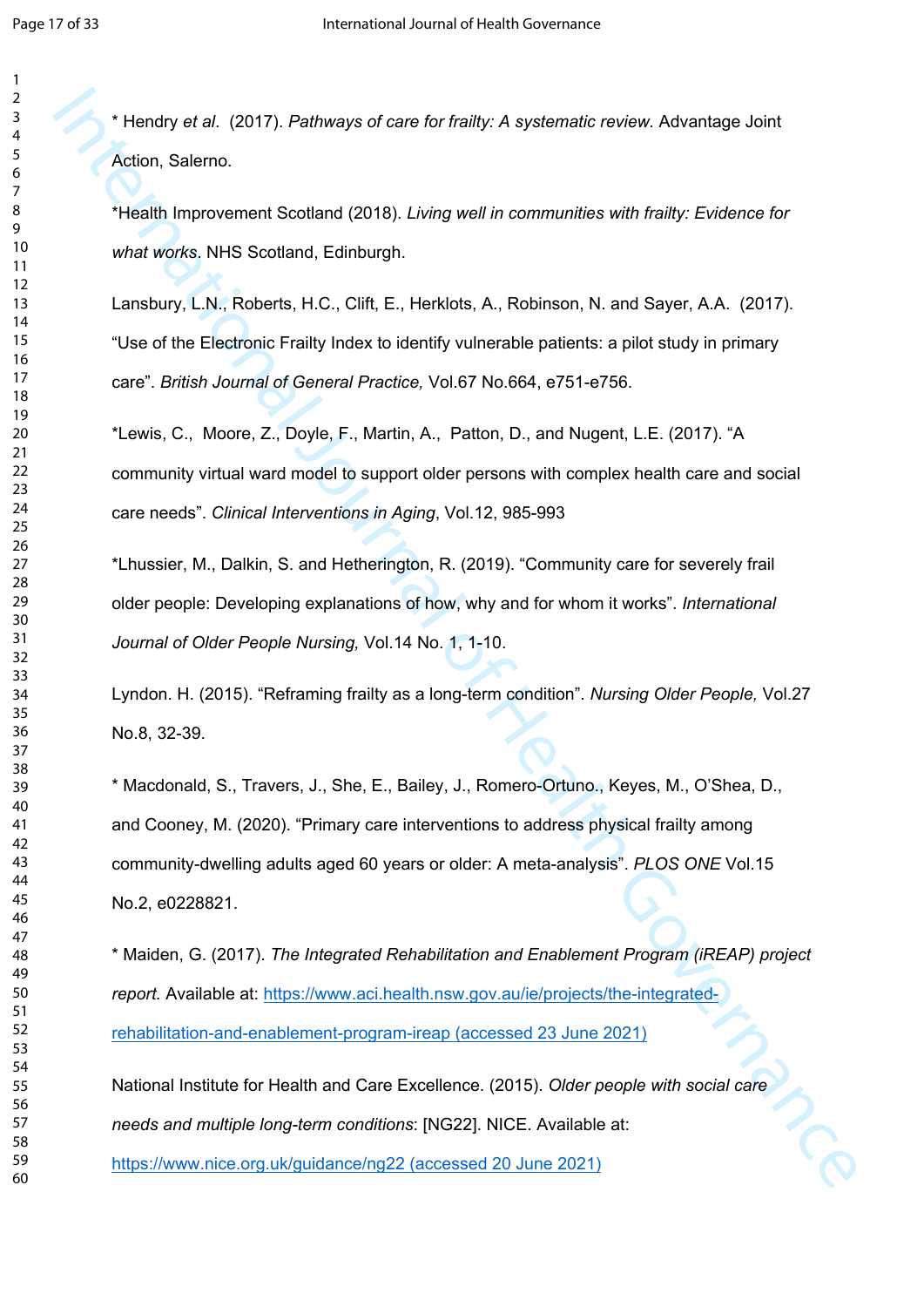NHS. (2014a). *Five year forward view*. NHS. Available at: https://www.england.nhs.uk/wpcontent/uploads/2014/10/5yfv-web.pdf (accessed 20 June 2021)

NHS. (2014b). *Safe, compassionate care for frail older people using an integrated care pathway*. NHS. Available at: https://www.england.nhs.uk/wp-content/uploads/2014/02/safecomp-care.pdf (accessed 20 June 2021)

NHS (2017). *Supporting routine frailty identification and frailty care through the GP Contract 2017/2018.* NHS. Available at:

https://test.bathandnortheastsomersetccg.nhs.uk/assets/uploads/2017/05/updatedsupporting-guidance-frailty-identification-may-17-1.pdf (accessed 20 June 2021)

NHS. (2019a). *The NHS long term plan*. Available at: https://www.longtermplan.nhs.uk/wpcontent/uploads/2019/08/nhs-long-term-plan-version-1.2.pdf (accessed 20 June 2021)

NHS. (2019b). *NHS RightCare pathway: frailty toolkit*. NHS. Available at: https://www.england.nhs.uk/rightcare/products/pathways/frailty/ (accessed 20 June 2021)

NHS. (2014a). Pive year foreset wiew. NHS. Available at: https://www.england.nhs.uk/wp<br>con[te](https://www.england.nhs.uk/wp-content/uploads/2014/10/5yfv-web.pdf)nt/uploads/2014/10/5y/v-web.polf (accessed 20 June 2021)<br>NHS. (2014b). Safe, compossionate care for M[al](https://test.bathandnortheastsomersetccg.nhs.uk/assets/uploads/2017/05/updated-supporting-guidance-frailty-identification-may-17-1.pdf) older people using an inte \* Recio-Saucedo, A. (2018). *Health Education England Wessex workforce and education initiative to support the delivery of better care to patients living with frailty. Available at:* https://clahrc-wessex.nihr.ac.uk/img/publications/HEE\_Frailty\_pathways\_\_DraftReport[.pdf (accessed 30 January 2021)

Seers, K. (2015). "Qualitative systematic reviews: their importance for our understanding of research relevant to pain". *British Journal Pain,* Vol.9 No.1,36–40.

Schrijvers, G., van Hoorn, A., and Huiskes, N. (2012). "The care pathway: concepts and theories: An introduction". *International Journal of Integrated Care*, Vol.12(Spec Ed Integrated Care Pathways), e192.

Soong. J., Poots, A.J., Scott, S., Donald, K., Woodcock, T., Lovett, D., and Bell, D. (2015). "Quantifying the prevalence of frailty in English hospitals". *BMJ Open*, *5*,e008456.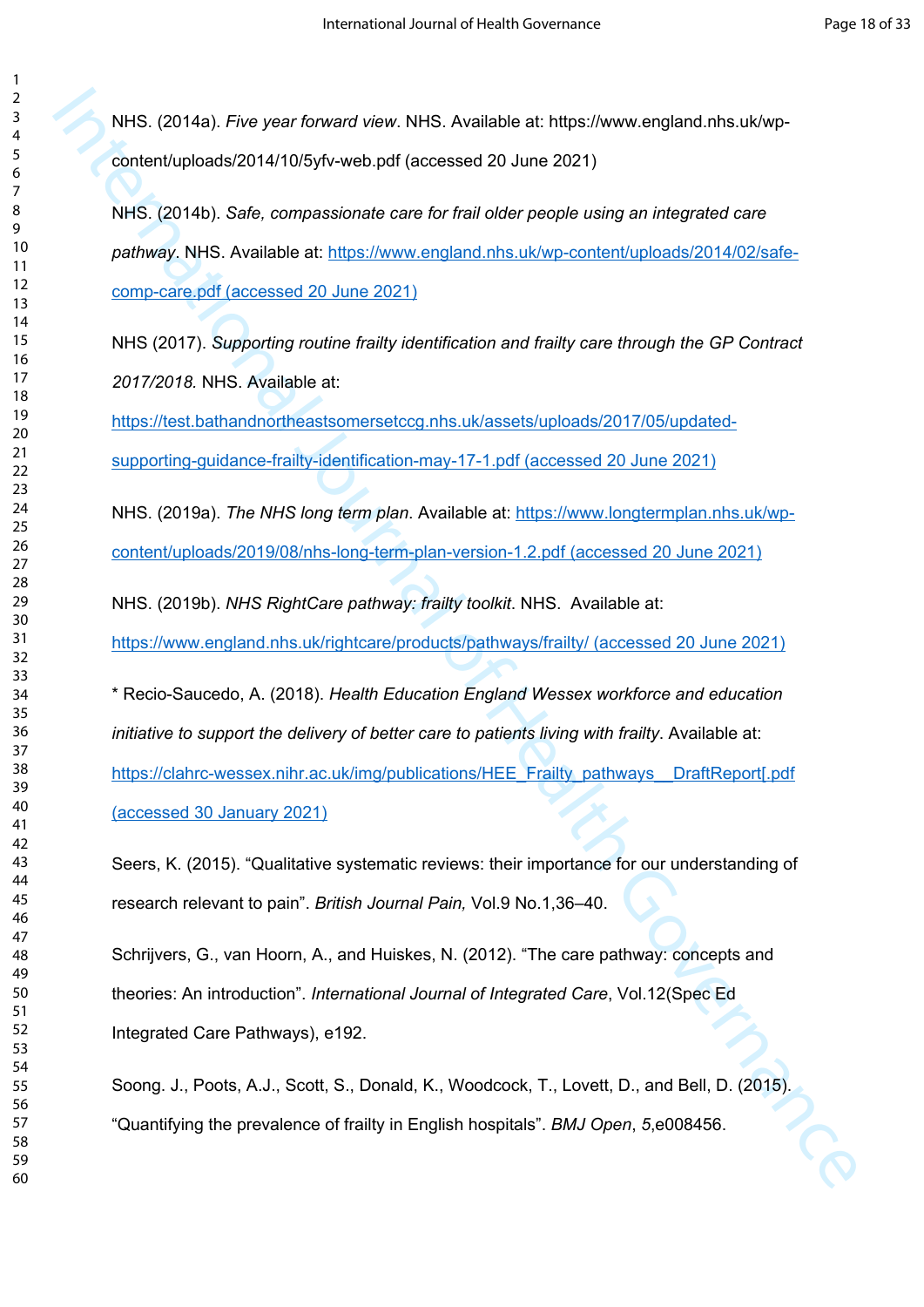\*Stoop, A., de Bruin, S.R., Wistow, G., Billings, J.R., Rupp, G., Leichsenring, K., Obermann, K., Baan, C.A., and Nijpels, G. (2019). "Exploring improvement plans of fourteen European integrated care sites for older people with complex needs". *Health Policy,* Vol.123 No.12,1135‐1154.

Thomas, J., and Harden, A. (2008). "Methods for the thematic synthesis of qualitative research in systematic reviews". *BMC Medical Research Methodology*, Vol.8 No.45, 1-10

\*Vestjens, L., Cramm, J.M., Birnie, E., and Nieboer, A.P. (2019). "Cost-effectiveness of a proactive, integrated primary care approach for community-dwelling frail older persons". *Cost Effectiveness and Resource Allocation*, Vol.17 No.14, 1-15

\*Yu, R., Tong, C., and Woo, J. (2020). "Effect of an integrated care model for pre-frail and frail older people living in community". *Age and Ageing,* Vol.49, 1048–1055.

Nu<br>Beand Ageing, Vo.<br>Althourn[al](about:blank) of Health Governance<br>Control Control Control of Control Control Control Control Control Control Control Control Control Control Control Control Control Control Control Control Control Contro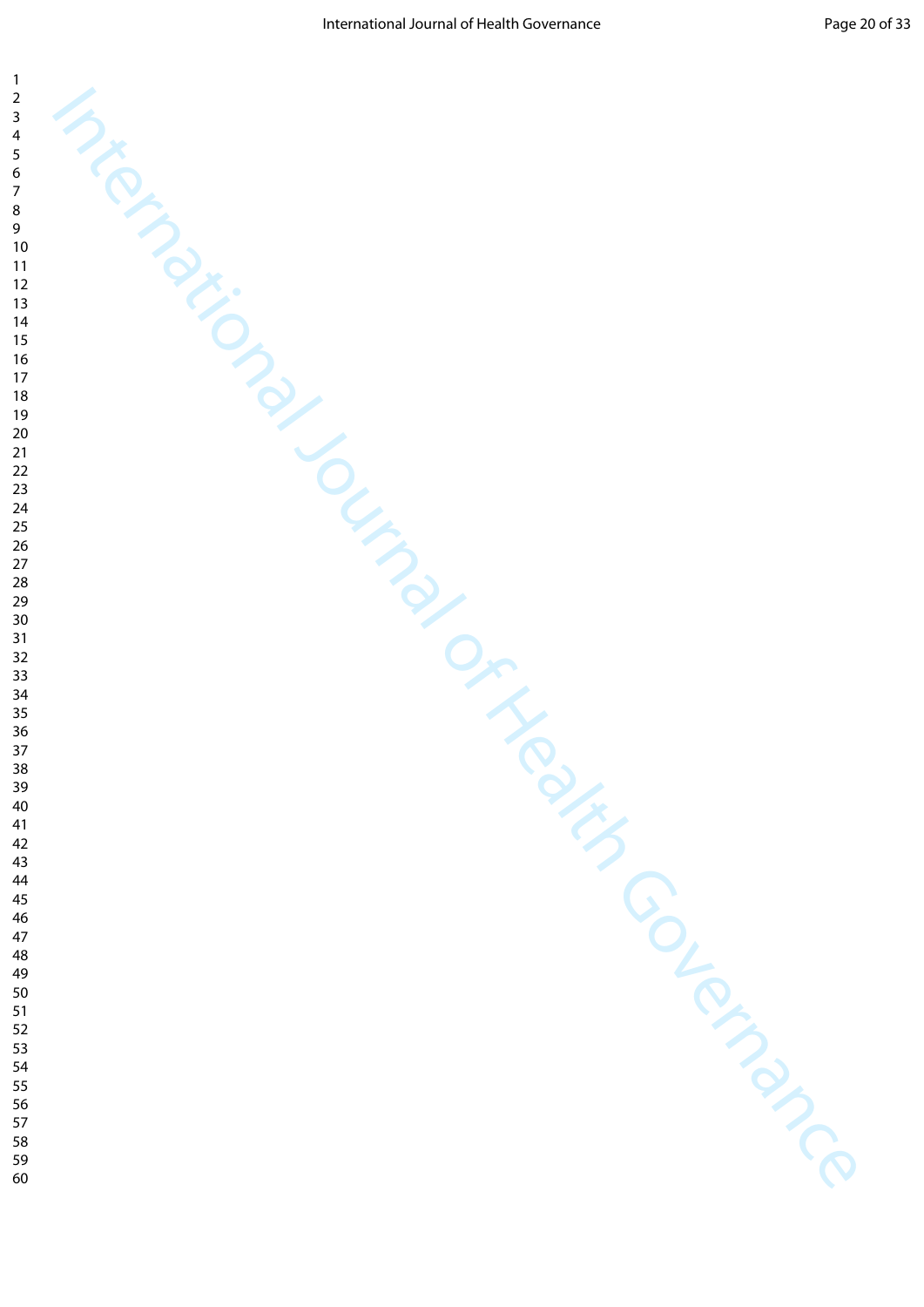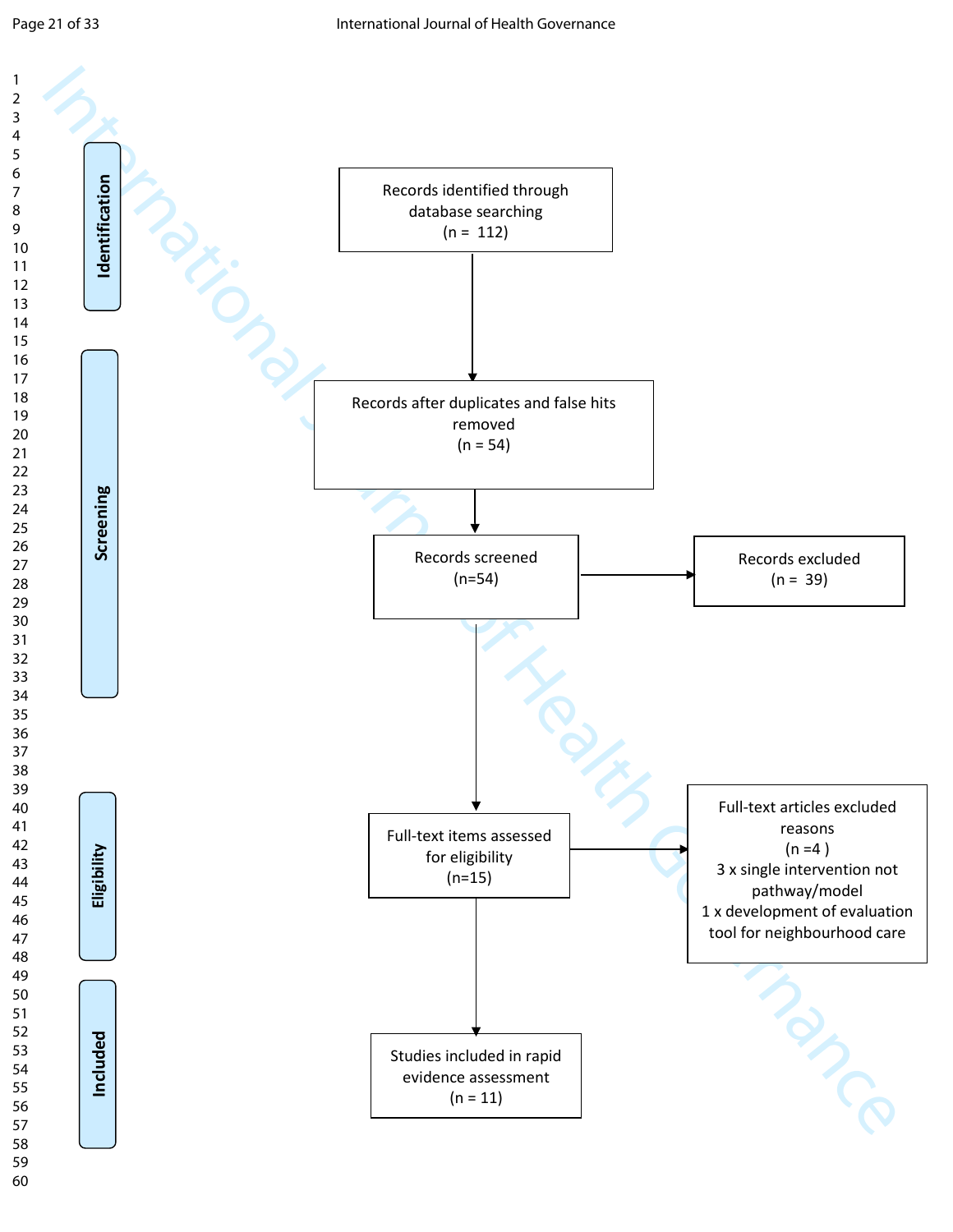| Aim: Identify effective components of frailty pathways<br>Identify a pathway<br>of care to prevent<br>or delay<br>progression of<br>frailty and enable<br>people to live well<br>with frailty in the<br>community, and<br>consider effective | Systematic review               | 43 papers   | Requirements for a<br>successful pathway:<br><b>Target Frailty; Promote</b><br>ethos of enablement;<br>Support Self<br>Management; Provide<br>continuity and co-                                                                                                                                                                                             | Trustworthiness:<br>medium<br>Appropriateness: high<br>Relevance: high<br>Overall weight:<br>medium |
|----------------------------------------------------------------------------------------------------------------------------------------------------------------------------------------------------------------------------------------------|---------------------------------|-------------|--------------------------------------------------------------------------------------------------------------------------------------------------------------------------------------------------------------------------------------------------------------------------------------------------------------------------------------------------------------|-----------------------------------------------------------------------------------------------------|
|                                                                                                                                                                                                                                              |                                 |             |                                                                                                                                                                                                                                                                                                                                                              |                                                                                                     |
| and transferable<br>components for<br>frailty, and the<br>economic impact                                                                                                                                                                    |                                 |             | ordination of care;<br>Tailor multidimensional<br>interventions; Develop<br>workforce skills and<br>competencies on<br>frailty; Support<br>adoption and assure<br>implementation:<br>Improve outcomes for<br>people; Undertake<br>further research<br>focusing on<br>organisation and<br>delivery of whole<br>pathways rather than<br>clinical components of |                                                                                                     |
| Identify<br>interventions in                                                                                                                                                                                                                 | Systematic review<br>of reviews | 85 papers   | Strong evidence for:<br>exercise interventions                                                                                                                                                                                                                                                                                                               | Trustworthiness:<br>medium                                                                          |
|                                                                                                                                                                                                                                              | frailty that are                | (systematic |                                                                                                                                                                                                                                                                                                                                                              | pathways.<br>and physical activity;                                                                 |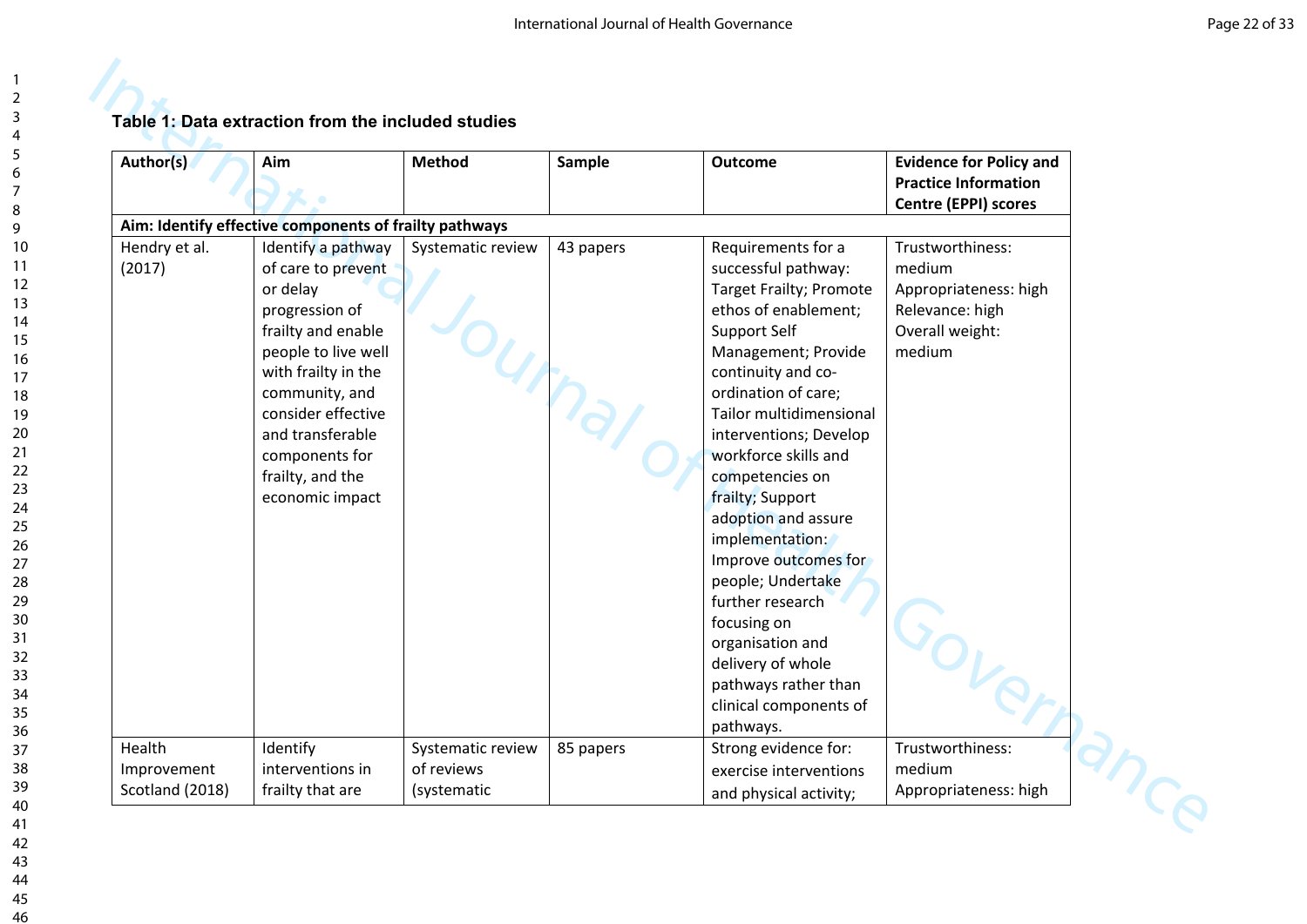|                           | community based,<br>focused on the<br>prevention of<br>harms or poor<br>outcomes, and<br>supported by<br>relatively high-<br>level evidence. | reviews, meta-<br>analyses and<br>literature reviews) |                                                      | primary care<br>interventions with<br>initial assessment, CGA,<br>MDT, key contact,<br>management plan;<br>community geriatrician-<br>led MDT; hospital at<br>home.<br>Weaker evidence for:<br>medication review;<br>immunisation;<br>addressing lifestyle<br>factors; nutritional<br>interventions;<br>reablement; bed-based<br>intermediate care;<br>anticipatory care-<br>planning.<br>A major problem is<br>drawing conclusions<br>from research across<br>different interventions<br>and populations is<br>challenging, as different<br>studies are using<br>different evaluation | Relevance: high<br>Overall weight:<br>medium                      |  |
|---------------------------|----------------------------------------------------------------------------------------------------------------------------------------------|-------------------------------------------------------|------------------------------------------------------|----------------------------------------------------------------------------------------------------------------------------------------------------------------------------------------------------------------------------------------------------------------------------------------------------------------------------------------------------------------------------------------------------------------------------------------------------------------------------------------------------------------------------------------------------------------------------------------|-------------------------------------------------------------------|--|
| McDonald et al.<br>(2020) | Assess<br>effectiveness of<br>primary care                                                                                                   | Meta-analysis                                         | 31 studies with a<br>total of 4,794<br>participants. | methods.<br>Resistance-based<br>exercise improves<br>frailty.                                                                                                                                                                                                                                                                                                                                                                                                                                                                                                                          | Trustworthiness: high<br>Appropriateness: high<br>Relevance: high |  |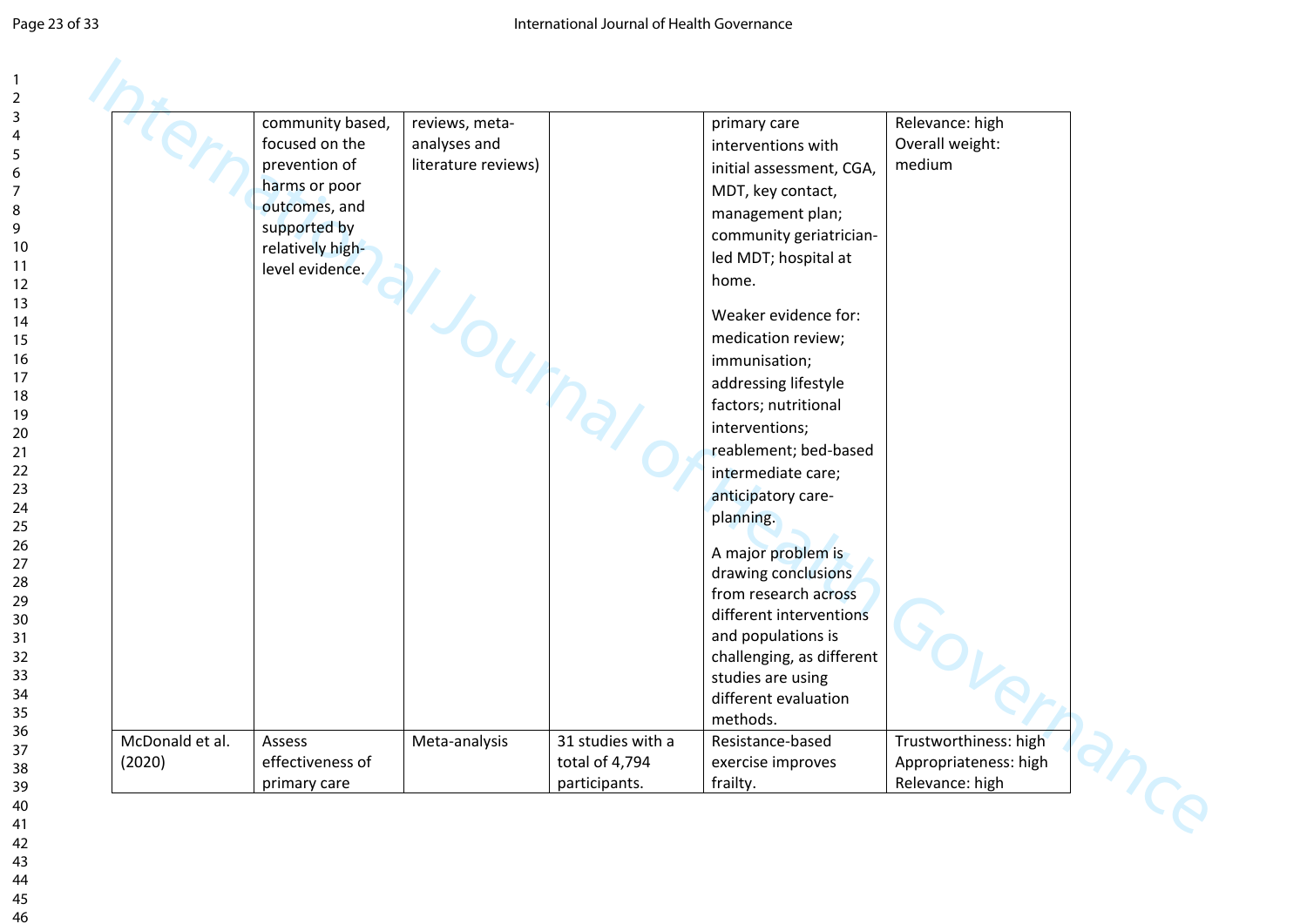|               | interventions for                    |                     |                      | Improved nutrition may    | Overall weight: high |  |
|---------------|--------------------------------------|---------------------|----------------------|---------------------------|----------------------|--|
|               | physical frailty                     |                     |                      | improve frailty.          |                      |  |
|               | among                                |                     |                      | CGA and a subsequent      |                      |  |
|               | community-                           |                     |                      | tailored programme        |                      |  |
|               | dwelling older                       |                     |                      | (MDT and                  |                      |  |
|               | adults.                              |                     |                      | individualised            |                      |  |
|               | Interventions:                       |                     |                      | treatments) reduce        |                      |  |
|               | CGA, resistance-                     |                     |                      | frailty, but not possible |                      |  |
|               | based exercise;                      |                     |                      | to ascertain the effect   |                      |  |
|               | nutrition support.                   |                     |                      | of specific components    |                      |  |
|               |                                      |                     |                      | as there may be a         |                      |  |
|               |                                      |                     |                      | combinatorial effect.     |                      |  |
|               | Aim: Evaluate whole pathway outcomes |                     |                      |                           |                      |  |
| Maiden (2017) | Evaluate iREAP - 8                   | Evaluation study    | Twelve month data    | Statistically significant | Trustworthiness: low |  |
|               | week MDT                             | using pre and post  | for all 76 patients  | improvements for          | Appropriateness:     |  |
|               | rehabilitation                       | intervention        | completing iREAP     | function, confidence to   | medium               |  |
|               | programme for                        | measurements of     | (35 with falls risk) | self-manage, falls        | Relevance: high      |  |
|               | frail older people                   | function,           | and 41 with          | efficacy reduction.       | Overall weight: low  |  |
|               | at high risk of falls                | confidence to self- | neurodegenerative    | Improvements in frailty   |                      |  |
|               | and with                             | manage, frailty     | conditions).         | scores, QoL and           |                      |  |
|               | neurodegenerative                    | scores, QoL,        |                      | knowledge of condition    |                      |  |
|               | conditions. a                        | hospital            |                      | (though not significant). |                      |  |
|               | personalised care                    | admissions,         |                      | 10 unnecessary            |                      |  |
|               | plan. IREAP                          | patients'           |                      | admissions to hospital    |                      |  |
|               | involves: a                          | knowledge of        |                      | were avoided.             |                      |  |
|               | comprehensive                        | their condition.    |                      |                           |                      |  |
|               | geriatric                            |                     |                      |                           |                      |  |
|               | assessment;                          |                     |                      |                           |                      |  |
|               | referrals to speech                  |                     |                      |                           |                      |  |
|               | therapy, podiatry,                   |                     |                      |                           | Governo              |  |
|               | dietetics,                           |                     |                      |                           |                      |  |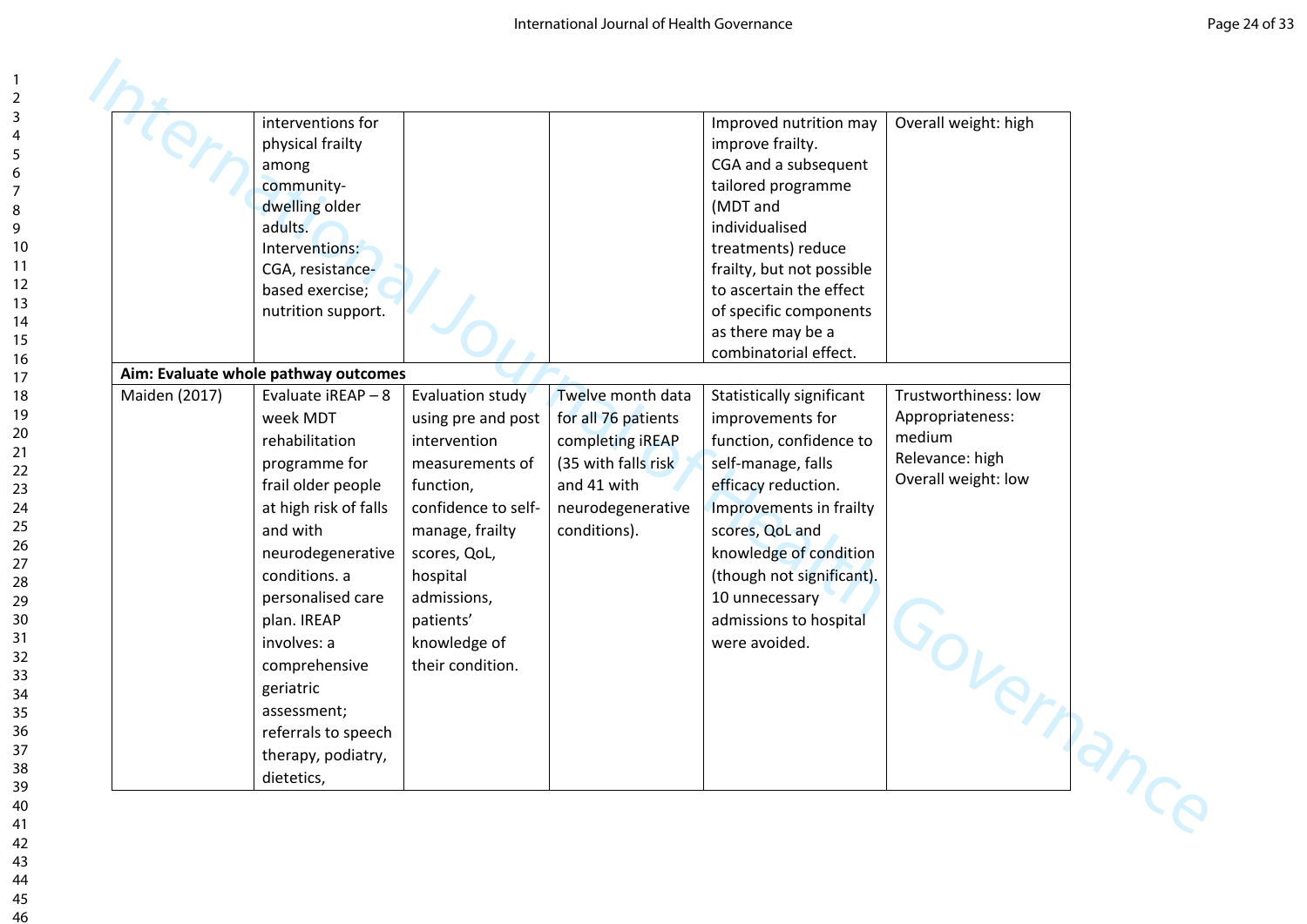|                           | occupational<br>therapy,<br>physiotherapy,<br>psychology,<br>hydrotherapy,<br>continence<br>nursing, social<br>workers as<br>required.                                                                                                                                                                                                                     |                                                                                                                                                           |                                              |                                                                                                                                                                          |                                                                                        |
|---------------------------|------------------------------------------------------------------------------------------------------------------------------------------------------------------------------------------------------------------------------------------------------------------------------------------------------------------------------------------------------------|-----------------------------------------------------------------------------------------------------------------------------------------------------------|----------------------------------------------|--------------------------------------------------------------------------------------------------------------------------------------------------------------------------|----------------------------------------------------------------------------------------|
| Recio-Saucedo<br>(2018)   | Evaluate an<br>integrated working<br>between primary<br>and community<br>care pathway<br>comprising of a<br>single point of<br>access hub, step<br>up community<br>hospital beds,<br>'team around the<br>care home', GP<br>visiting service for<br>frail older people,<br>frailty toolkit,<br>MDT, education,<br>medication<br>review, care<br>navigation. | <b>Evaluation study</b><br>of the impact of<br>the intervention<br>on hospital<br>admissions and<br>bed days. Method<br>of evaluation is<br>not provided. | Care services in<br>Weymouth and<br>Portland | The approach enhances<br>holistic person-centred<br>care, reduces<br>unplanned hospital<br>admissions and length<br>of stay, and facilitates<br>preferred place of care. | Trustworthiness: low<br>Appropriateness: low<br>Relevance: high<br>Overall weight: low |
| Vestjens et al.<br>(2019) | Evaluate the<br>effectiveness on<br>well-being and                                                                                                                                                                                                                                                                                                         | Longitudinal<br>evaluation using a                                                                                                                        | 250 matched pairs<br>of older people         | No significant<br>differences between                                                                                                                                    | Trustworthiness: low<br>Appropriateness:<br>medium                                     |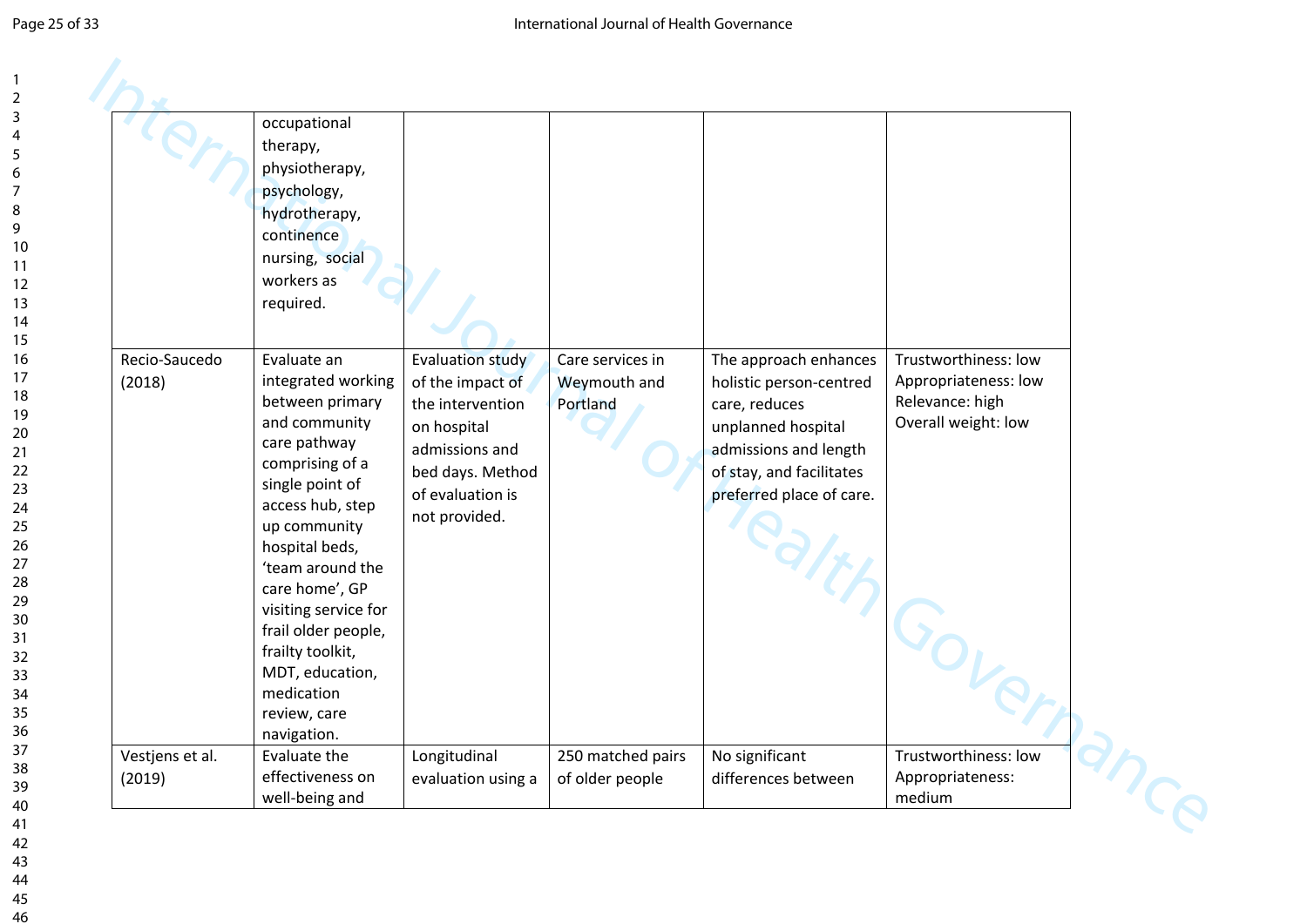|                  | health-related<br>QoL, and cost-<br>effectiveness of<br>the Finding and<br>Follow up of Frail<br>older persons (FFF)<br>pathway. FFF<br>consists of<br>proactive<br>identification of<br>older people with<br>frailty, MDT<br>consultations,<br>individualised case<br>manager follow<br>up. | matched quasi-<br>experimental<br>design comparing<br>intervention and<br>control groups<br>and pre (T0) and<br>post (T1)<br>measurements of<br>effectiveness,<br>processes and<br>cost-effectiveness | with frailty in each<br>of the intervention<br>and control groups.<br>11 GP practices in<br>the intervention<br>group and 4 GP<br>practices in the<br>control group. | the intervention group<br>and control group with<br>respect to well-being<br>and health-related<br>quality of life at 12<br>months follow-up.<br>There were no<br>significant differences<br>between the groups in<br>total costs over 12<br>months. However,<br>based on earlier<br>research the authors<br>expect improvements<br>in quality of care to<br>positively influence<br>patient outcomes in the<br>long term. | Relevance: high<br>Overall weight: low                                                       |  |
|------------------|----------------------------------------------------------------------------------------------------------------------------------------------------------------------------------------------------------------------------------------------------------------------------------------------|-------------------------------------------------------------------------------------------------------------------------------------------------------------------------------------------------------|----------------------------------------------------------------------------------------------------------------------------------------------------------------------|----------------------------------------------------------------------------------------------------------------------------------------------------------------------------------------------------------------------------------------------------------------------------------------------------------------------------------------------------------------------------------------------------------------------------|----------------------------------------------------------------------------------------------|--|
| Yu et al. (2019) | Evaluate the effect<br>of an integrated<br>care model for<br>pre-frail and frail<br>community-<br>dwelling older<br>people. The model<br>involves<br>comprehensive<br>assessment,<br>personalised care-                                                                                      | Longitudinal<br>quasi-experiment<br>using a control<br>group. Changes in<br>frailty and health<br>service utilisation<br>over 12 months<br>were measured.                                             | 453 older people<br>from a community<br>care project:<br>invention n=183,<br>control n=270.                                                                          | Significant<br>improvement in frailty<br>scores. No change<br>regarding use of health<br>services.                                                                                                                                                                                                                                                                                                                         | Trustworthiness: low<br>Appropriateness:<br>medium<br>Relevance: high<br>Overall weight: low |  |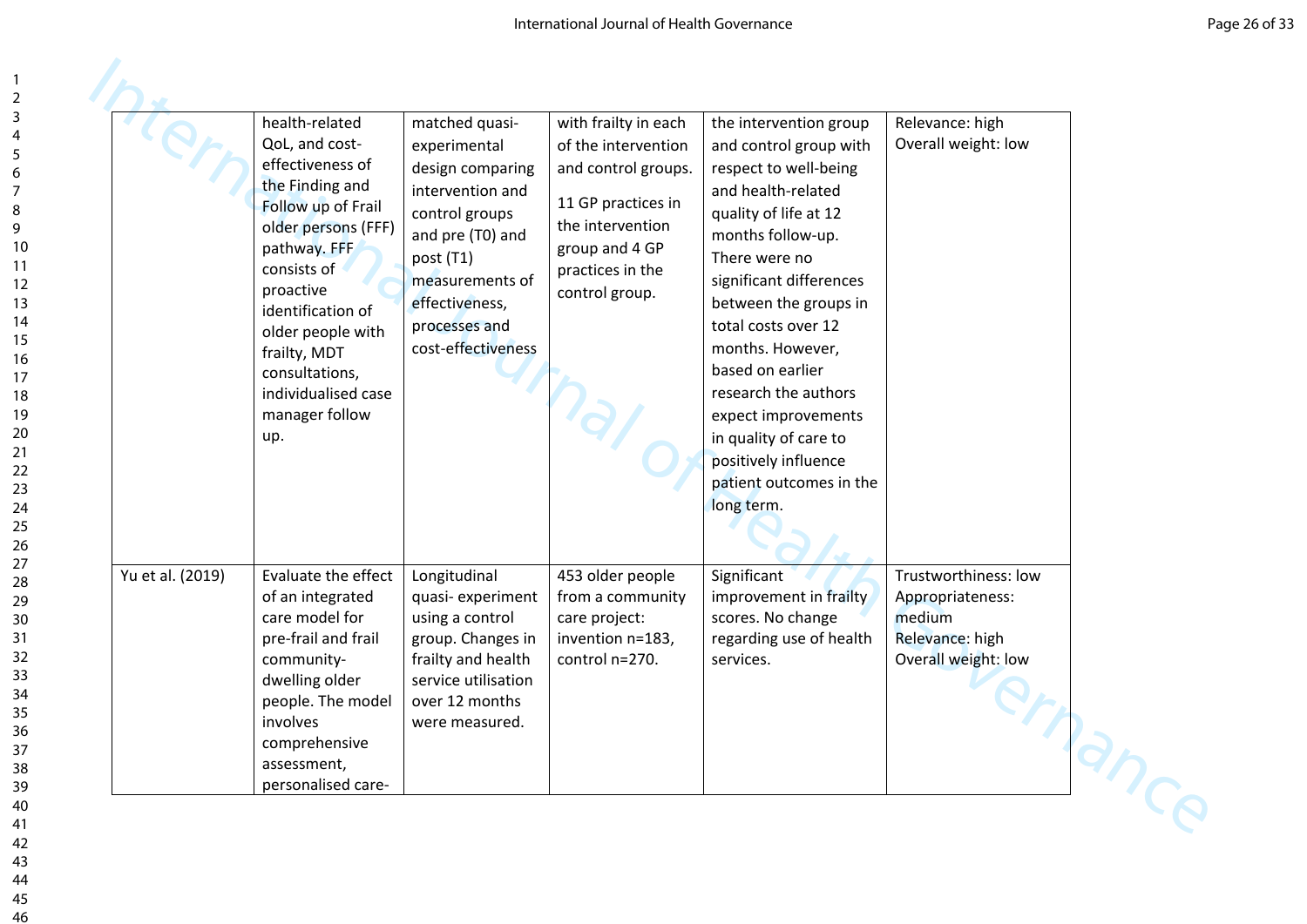|                                         | planning (including<br>exercise, dietary<br>support, meds<br>review, key<br>worker, MDT,<br>education re:<br>prevention).                                                                                                              |                                                                               |                                                                |                                                                                                                                                                                                                                                                                                                                                              |                                                                                                            |
|-----------------------------------------|----------------------------------------------------------------------------------------------------------------------------------------------------------------------------------------------------------------------------------------|-------------------------------------------------------------------------------|----------------------------------------------------------------|--------------------------------------------------------------------------------------------------------------------------------------------------------------------------------------------------------------------------------------------------------------------------------------------------------------------------------------------------------------|------------------------------------------------------------------------------------------------------------|
| Aim: Evaluate pathway operation         |                                                                                                                                                                                                                                        |                                                                               |                                                                |                                                                                                                                                                                                                                                                                                                                                              |                                                                                                            |
| Berntsen et al.<br>(2019)               | Describe how<br>literature on<br>whole system<br>transformations of<br>frailty pathways<br>reflects (1)<br>operationalization<br>of intervention, (2)<br>maturity, (3)<br>evaluation<br>methodology, and<br>(4) effect on<br>outcomes. | Combined scoping<br>and systematic<br>intervention<br>review                  | 10 papers                                                      | Common sense belief<br>that Digi-PIP<br>ingredients are key to<br>sustainable care i.e<br>person-centredness,<br>whole-person-care<br>planning, case<br>management, care<br>coordination and MDT<br>working; self-<br>management, and risk<br>identification, but lack<br>of hard evidence due<br>weaknesses in process<br>evaluation of complex<br>systems. | Trustworthiness:<br>medium<br>Appropriateness:<br>medium<br>Relevance: medium<br>Overall weight:<br>medium |
| Bryce, Fleming,<br>and Reeve.<br>(2018) | Determine factors<br>that enable or<br>prevent<br>implementation of<br>a whole system,<br>complex<br>intervention for<br>managing frailty                                                                                              | Mixed-methods<br>evaluation using<br>normalisation<br>process theory<br>(NPT) | All 6 sites within 1<br>CCG area using the<br>PACT initiative. | <b>Embedding PACT into</b><br>practice requires:<br>clarity of the pathway<br>to both patients and<br>staff; it requires<br>championing and to be<br>sustainable; expertise<br>in caring for older<br>people as well as                                                                                                                                      | Trustworthiness: low<br>Appropriateness:<br>medium<br>Relevance: high<br>Overall weight: low               |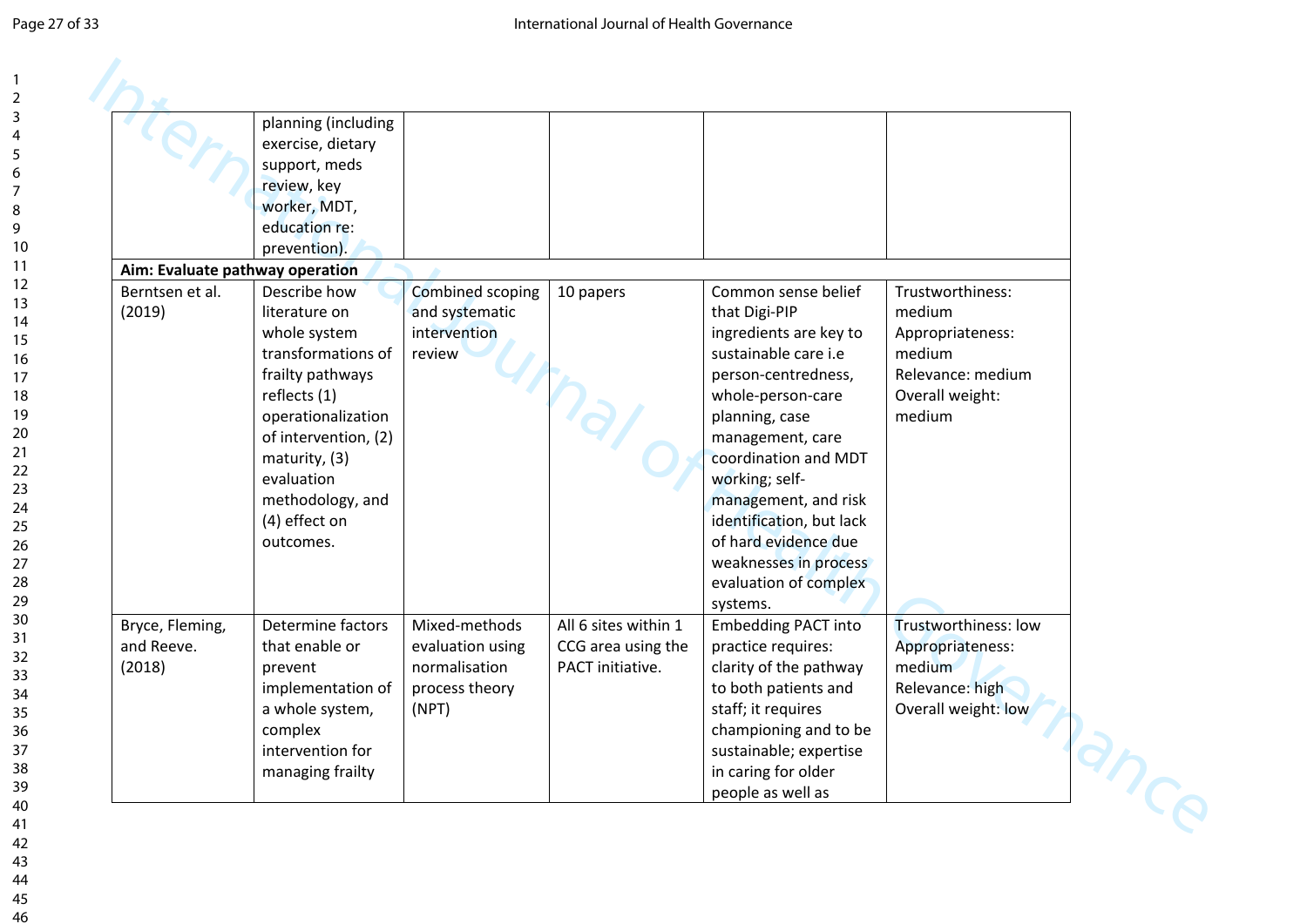|                           | (PACT toolkit) in<br>primary care.                                                                                                                                                                             |                                                                                                                                                                                                              |                                                                                              | evidence-informed<br>toolkits is required to                                                                                                                                                                                                                               |                                                                                          |  |
|---------------------------|----------------------------------------------------------------------------------------------------------------------------------------------------------------------------------------------------------------|--------------------------------------------------------------------------------------------------------------------------------------------------------------------------------------------------------------|----------------------------------------------------------------------------------------------|----------------------------------------------------------------------------------------------------------------------------------------------------------------------------------------------------------------------------------------------------------------------------|------------------------------------------------------------------------------------------|--|
| Lhussier et al.<br>(2019) | Develop theories<br>explaining the<br>links between the<br><b>CWT</b> interventions<br>and expected<br>outcomes. CWT<br>consisted of<br>referral via<br>screening, care co-<br>ordination,<br>management plan, | Realist evaluation<br>using the Context<br>+ Mechanism<br>(Resource and<br>$Reasoning) =$<br>Outcome (CMO)<br>formula. Methods<br>were: a literature<br>review and a<br>focus group.                         | Convenience<br>sample of<br>Community<br><b>Wellbeing Team</b><br>(CWT) members<br>$(n=7)$ . | deliver frailty care<br>Contributing factors to<br>the CWT's success<br>were: trust<br>development and<br>relationship building;<br>risk minimisation in the<br>home; advice on self-<br>management; referral<br>to preventative<br>services; coordination<br>of services. | Trustworthiness: low<br>Appropriateness: low<br>Relevance: medium<br>Overall weight: low |  |
| Stoop et al.              | MDT preventative<br>services, self-<br>management, risk<br>minimisation.<br>Explore                                                                                                                            | Content analysis                                                                                                                                                                                             | All 14 SUSTAIN                                                                               | Facilitators/barriers to                                                                                                                                                                                                                                                   | Trustworthiness: low                                                                     |  |
| (2019)                    | improvement<br>plans of the 14<br>European<br>Sustainable<br>Tailored<br>Integrated Care for<br>Older People in<br>Europe (SUSTAIN)<br>sites. Sites'<br>services are<br>dementia care,                         | of: baseline<br>reports, projects<br>plans, project flow<br>charts, interviews<br>with older people,<br>carers and<br>professionals<br>using the SUSTAIN<br>services,<br>researcher field<br>notes, workshop | sites across Europe                                                                          | integrated working:<br>coordination and<br>collaboration across<br>organisations and<br>professionals,<br>information sharing<br>between organisations,<br>funding for resources<br>and support, availability<br>of staff, and workforce<br>competence regarding           | Appropriateness:<br>medium<br>Relevance: medium<br>Overall weight: low                   |  |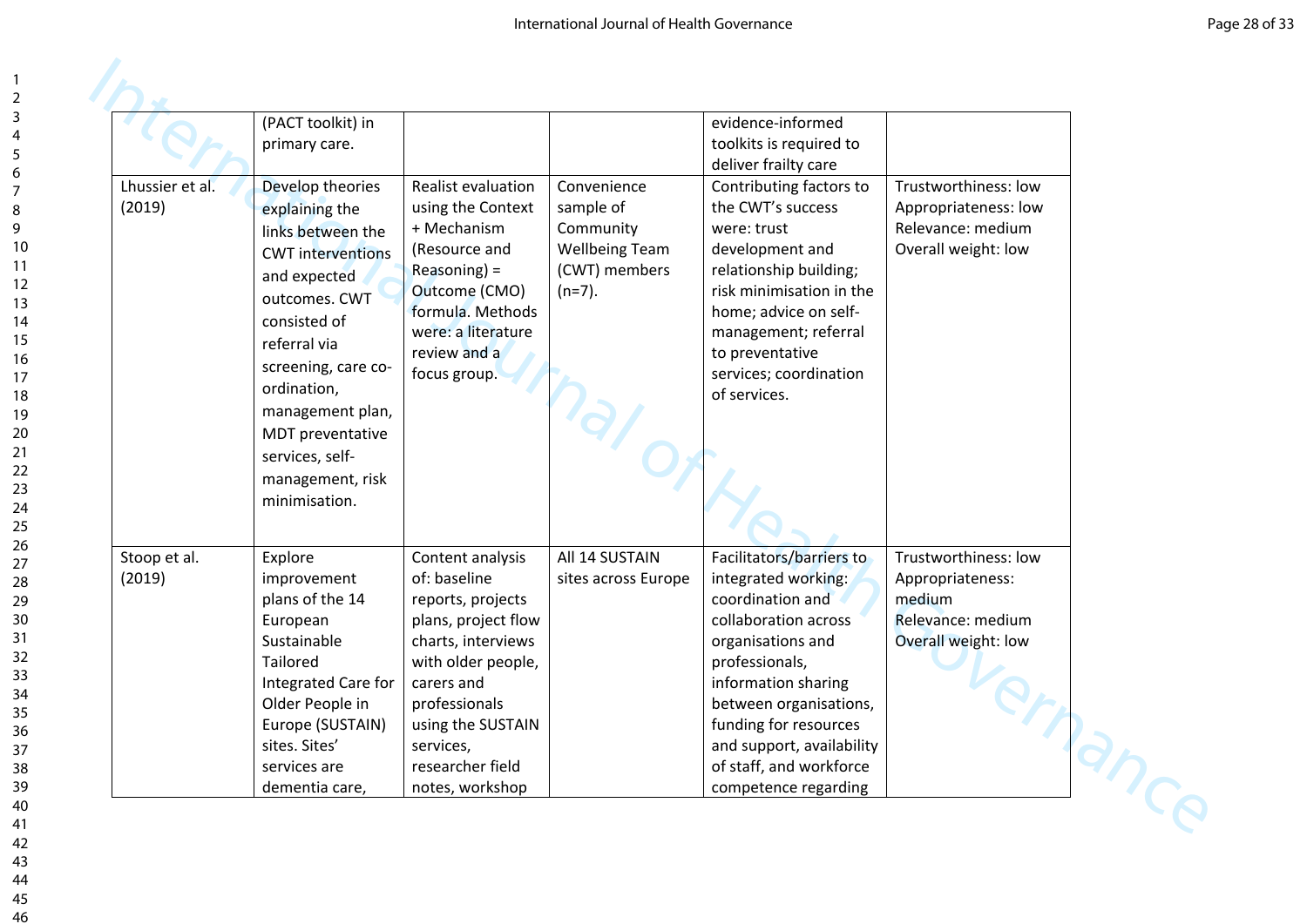| palliative care,<br>home rehab, home | meeting minutes,<br>and templates for | engagement with older<br>people and provision of |  |
|--------------------------------------|---------------------------------------|--------------------------------------------------|--|
| nursing, proactive                   | uniform site and                      | person-centred care.                             |  |
| primary care.                        | improvement plan                      |                                                  |  |
|                                      | description, using<br>the Expanded    |                                                  |  |
|                                      | Chronic Care                          |                                                  |  |
|                                      | Pathway as a                          |                                                  |  |
|                                      | conceptual                            |                                                  |  |
|                                      | framework                             |                                                  |  |
|                                      |                                       |                                                  |  |
|                                      |                                       |                                                  |  |
|                                      |                                       |                                                  |  |
|                                      |                                       |                                                  |  |
|                                      |                                       |                                                  |  |
|                                      |                                       |                                                  |  |
|                                      |                                       |                                                  |  |
|                                      |                                       |                                                  |  |
|                                      |                                       |                                                  |  |
|                                      |                                       |                                                  |  |
|                                      |                                       |                                                  |  |
|                                      |                                       |                                                  |  |
|                                      |                                       |                                                  |  |
|                                      |                                       |                                                  |  |
|                                      |                                       |                                                  |  |
|                                      |                                       | burnal of Health Governanc                       |  |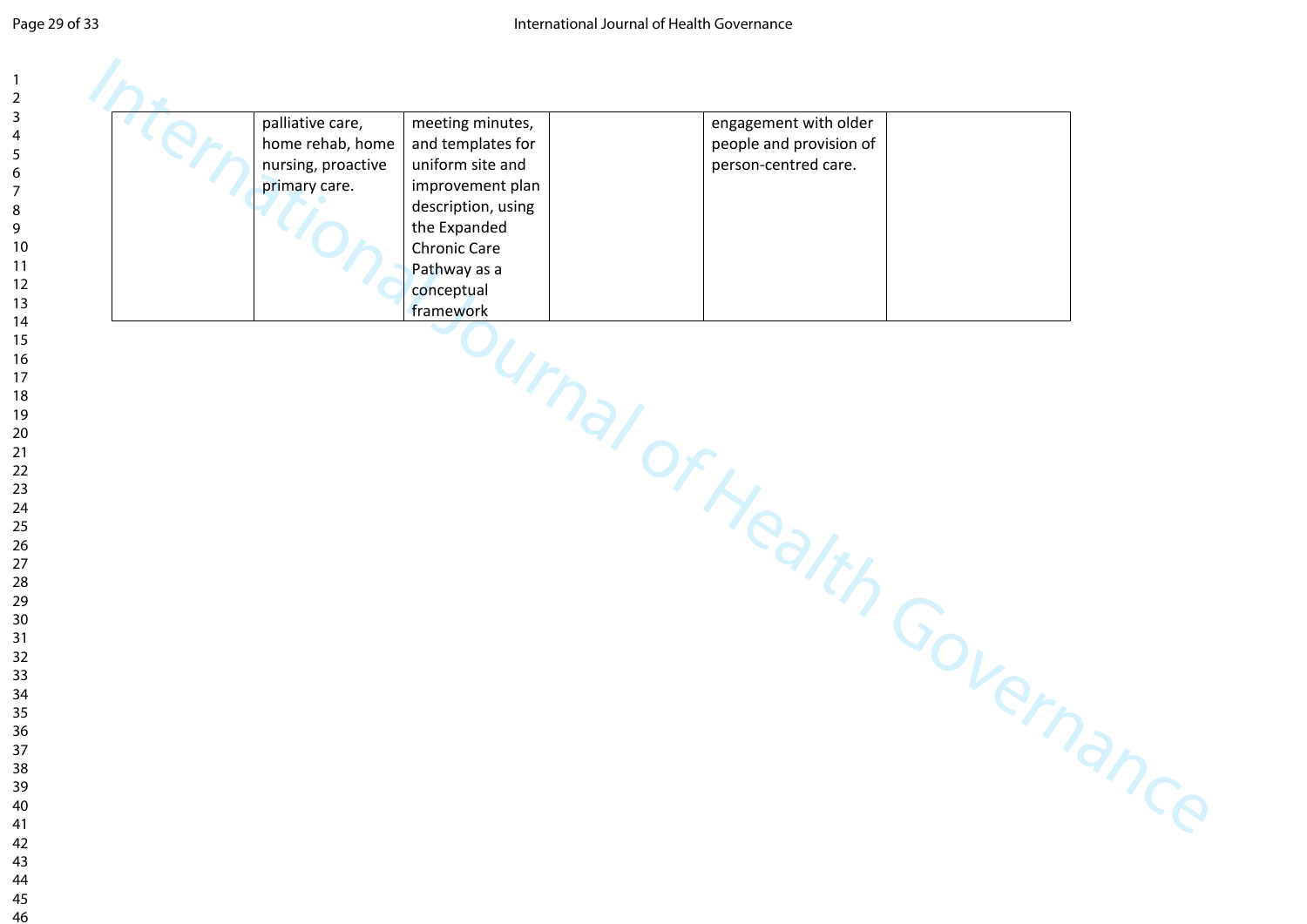|                                             | frailty pathways        | Aim: Identify effective components of       |                                                                                       |                    |                             | Aim: Evaluate whole pathway outcomes |                        |                              | Aim: Evaluate pathway operation               |                              |                           |
|---------------------------------------------|-------------------------|---------------------------------------------|---------------------------------------------------------------------------------------|--------------------|-----------------------------|--------------------------------------|------------------------|------------------------------|-----------------------------------------------|------------------------------|---------------------------|
|                                             | Hendry et al.<br>(2017) | Health<br>Improvement<br>Scotland<br>(2018) | McDonald et<br>al. (2020)                                                             | Maiden<br>(2017)   | Recio-<br>Saucedo<br>(2018) | Vestjens et al.<br>(2019)            | Yu et<br>al.<br>(2020) | Berntsen<br>et al.<br>(2019) | Bryce,<br>Fleming,<br>and<br>Reeve.<br>(2018) | Lhussier<br>et al.<br>(2019) | Stoop<br>et al.<br>(2019) |
| <b>Components</b>                           |                         |                                             |                                                                                       |                    |                             |                                      |                        |                              |                                               |                              |                           |
| Frailty<br>screening/<br>assessment         | $\mathsf{s}$            | W                                           |                                                                                       |                    |                             | X                                    | $\pmb{\mathsf{X}}$     |                              | $\pmb{\mathsf{X}}$                            | X                            | $\pmb{\times}$            |
| <b>CGA</b>                                  | W                       | W                                           | W                                                                                     | $\pmb{\times}$     |                             |                                      | $\pmb{\times}$         |                              | $\mathsf{x}$                                  |                              |                           |
| Key contact<br>Care<br>coordination         | W                       | W                                           |                                                                                       |                    | $\pmb{\mathsf{x}}$          |                                      | $\pmb{\times}$         | $\pmb{\times}$               |                                               | $\pmb{\times}$               | $\pmb{\times}$            |
| Person-centred<br>management<br>plan        | w                       | W                                           |                                                                                       |                    |                             |                                      |                        | $\pmb{\mathsf{x}}$           | $\pmb{\mathsf{x}}$                            | $\pmb{\mathsf{x}}$           |                           |
| <b>MDT</b>                                  | $\mathsf{w}$            | S                                           | $\mathsf{W}% _{T}=\mathsf{W}_{T}\!\left( a,b\right) ,\ \mathsf{W}_{T}=\mathsf{W}_{T}$ |                    | $\boldsymbol{\mathsf{x}}$   | $\mathbf{x}$                         | $\pmb{\times}$         | $\pmb{\chi}$                 |                                               | $\pmb{\times}$               | $\pmb{\mathsf{x}}$        |
| Re/enablement                               | $\mathsf{s}$            | ${\mathsf W}$                               |                                                                                       | $\pmb{\mathsf{x}}$ |                             |                                      |                        | $\pmb{\mathsf{x}}$           |                                               | $\pmb{\mathsf{x}}$           |                           |
| Physical<br>exercise                        |                         | S                                           | $\sf S$                                                                               |                    |                             |                                      | $\pmb{\mathsf{X}}$     |                              |                                               |                              |                           |
| Self<br>management/<br>education<br>support | $\mathsf{S}$            |                                             |                                                                                       |                    | $\mathsf{x}$                | $\pmb{\mathsf{x}}$                   | $\mathbf{x}$           | $\mathbf{x}$                 |                                               | $\pmb{\times}$               |                           |
| Geriatrician led<br>care                    |                         | S                                           |                                                                                       |                    |                             |                                      |                        |                              |                                               |                              |                           |
| Medication<br>review                        |                         | W                                           |                                                                                       |                    | $\pmb{\mathsf{x}}$          |                                      | $\pmb{\times}$         |                              | $\pmb{\mathsf{x}}$                            |                              |                           |
| Hospital at<br>home                         | $\mathsf{s}$            | $\mathsf{s}$                                |                                                                                       |                    |                             |                                      |                        |                              |                                               |                              |                           |
| Intermediate<br>care beds                   |                         | W                                           |                                                                                       |                    | $\mathsf{x}$                |                                      |                        |                              |                                               |                              |                           |
| Immunisation                                |                         | W                                           |                                                                                       |                    |                             |                                      |                        |                              |                                               |                              |                           |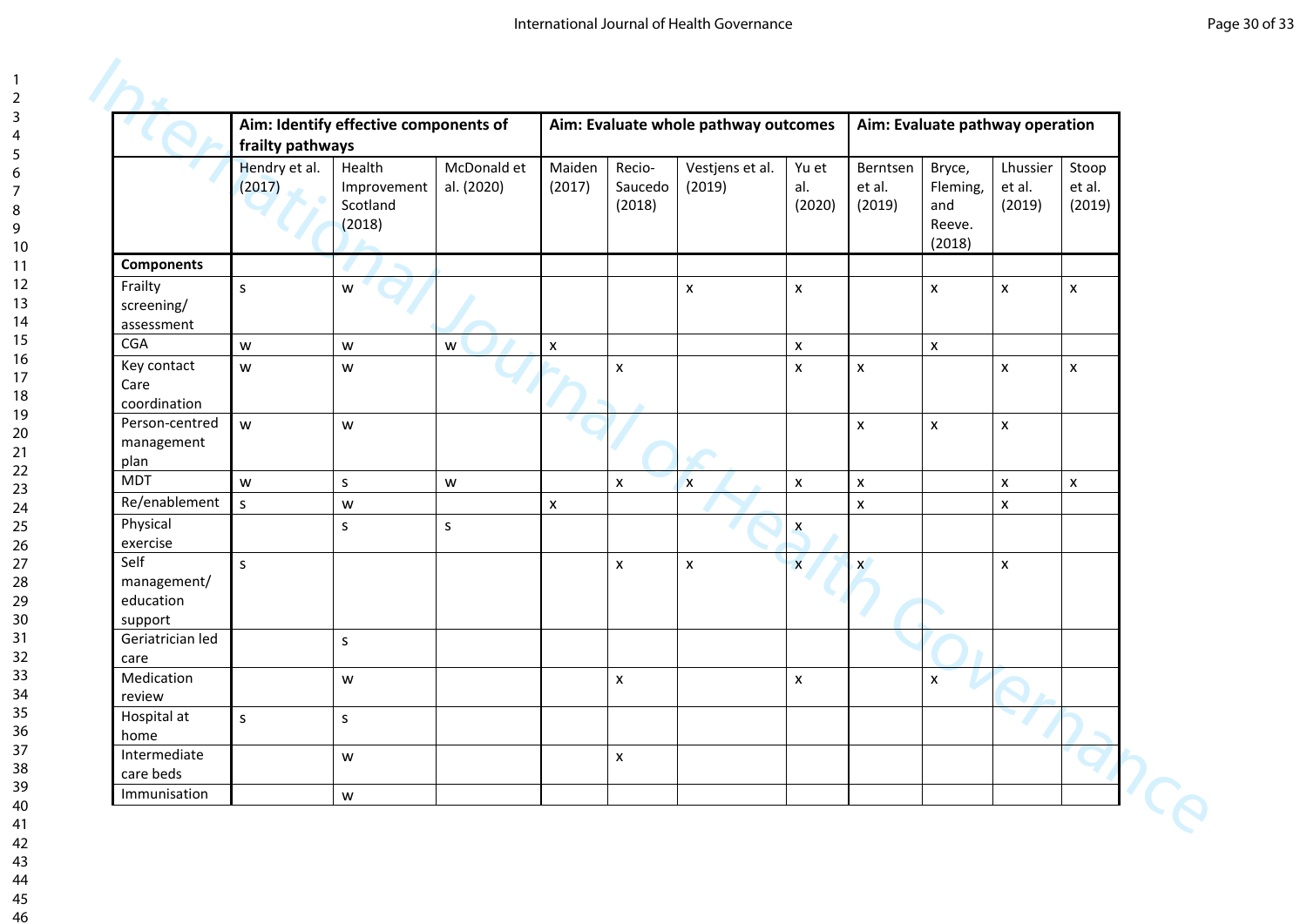#### Page 31 of 33 **International Journal of Health Governance**

| <b>Nutrition</b>               | ${\mathsf W}$ | $\mathsf{W}% _{T}=\mathsf{W}_{T}\!\left( a,b\right) ,\ \mathsf{W}_{T}=\mathsf{W}_{T}$ |                    | $\pmb{\times}$ |                                                                                       |                    |                    |               |
|--------------------------------|---------------|---------------------------------------------------------------------------------------|--------------------|----------------|---------------------------------------------------------------------------------------|--------------------|--------------------|---------------|
| support                        |               |                                                                                       |                    |                |                                                                                       |                    |                    |               |
| Lifestyle                      | ${\mathsf W}$ |                                                                                       |                    |                |                                                                                       |                    |                    |               |
| support                        |               |                                                                                       |                    |                |                                                                                       |                    |                    |               |
| Risk                           | W             |                                                                                       |                    |                | $\mathsf X$                                                                           |                    | $\pmb{\mathsf{x}}$ |               |
| identification                 |               |                                                                                       |                    |                |                                                                                       |                    |                    |               |
| and                            |               |                                                                                       |                    |                |                                                                                       |                    |                    |               |
| management                     |               |                                                                                       |                    |                |                                                                                       |                    |                    |               |
| Team in care                   |               |                                                                                       | $\mathsf{x}$       |                |                                                                                       |                    |                    |               |
| homes                          |               |                                                                                       |                    |                |                                                                                       |                    |                    |               |
| GP visiting                    |               |                                                                                       | $\mathsf{x}$       |                |                                                                                       |                    |                    |               |
| Frailty tool kit               |               |                                                                                       | $\pmb{\mathsf{x}}$ |                |                                                                                       | $\pmb{\mathsf{X}}$ |                    |               |
| Care navigation                |               |                                                                                       | $\pmb{\mathsf{x}}$ |                |                                                                                       |                    |                    |               |
|                                |               |                                                                                       |                    |                |                                                                                       |                    |                    |               |
| Operational                    |               |                                                                                       |                    |                |                                                                                       |                    |                    |               |
| support                        |               |                                                                                       |                    |                |                                                                                       |                    |                    |               |
| All stakeholders               |               |                                                                                       |                    |                |                                                                                       | W                  |                    |               |
| are clear about                |               |                                                                                       |                    |                |                                                                                       |                    |                    |               |
| the pathway<br>Policies and    |               |                                                                                       |                    |                |                                                                                       |                    |                    |               |
| procedures.                    |               |                                                                                       |                    |                |                                                                                       |                    |                    | ${\mathsf W}$ |
| Access to                      |               |                                                                                       |                    |                |                                                                                       |                    |                    |               |
| tailored                       |               |                                                                                       |                    |                |                                                                                       |                    |                    |               |
| interventions                  |               |                                                                                       |                    |                |                                                                                       |                    |                    |               |
| Workforce                      |               |                                                                                       |                    |                |                                                                                       | ${\mathsf w}$      |                    | ${\mathsf W}$ |
| development                    |               |                                                                                       |                    |                |                                                                                       |                    |                    |               |
| Rapport/                       |               |                                                                                       |                    |                |                                                                                       |                    | $\mathsf{w}$       |               |
| trusting                       |               |                                                                                       |                    |                |                                                                                       |                    |                    |               |
| therapeutic                    |               |                                                                                       |                    |                |                                                                                       |                    |                    |               |
| relationships                  |               |                                                                                       |                    |                |                                                                                       |                    |                    |               |
| Assure                         |               |                                                                                       |                    |                |                                                                                       |                    |                    |               |
| adoption/                      |               |                                                                                       |                    |                |                                                                                       |                    |                    |               |
| implementation<br>Champion the |               |                                                                                       |                    |                |                                                                                       |                    |                    |               |
| pathway                        |               |                                                                                       |                    |                | $\mathsf{W}% _{T}=\mathsf{W}_{T}\!\left( a,b\right) ,\ \mathsf{W}_{T}=\mathsf{W}_{T}$ | ${\mathsf W}$      |                    |               |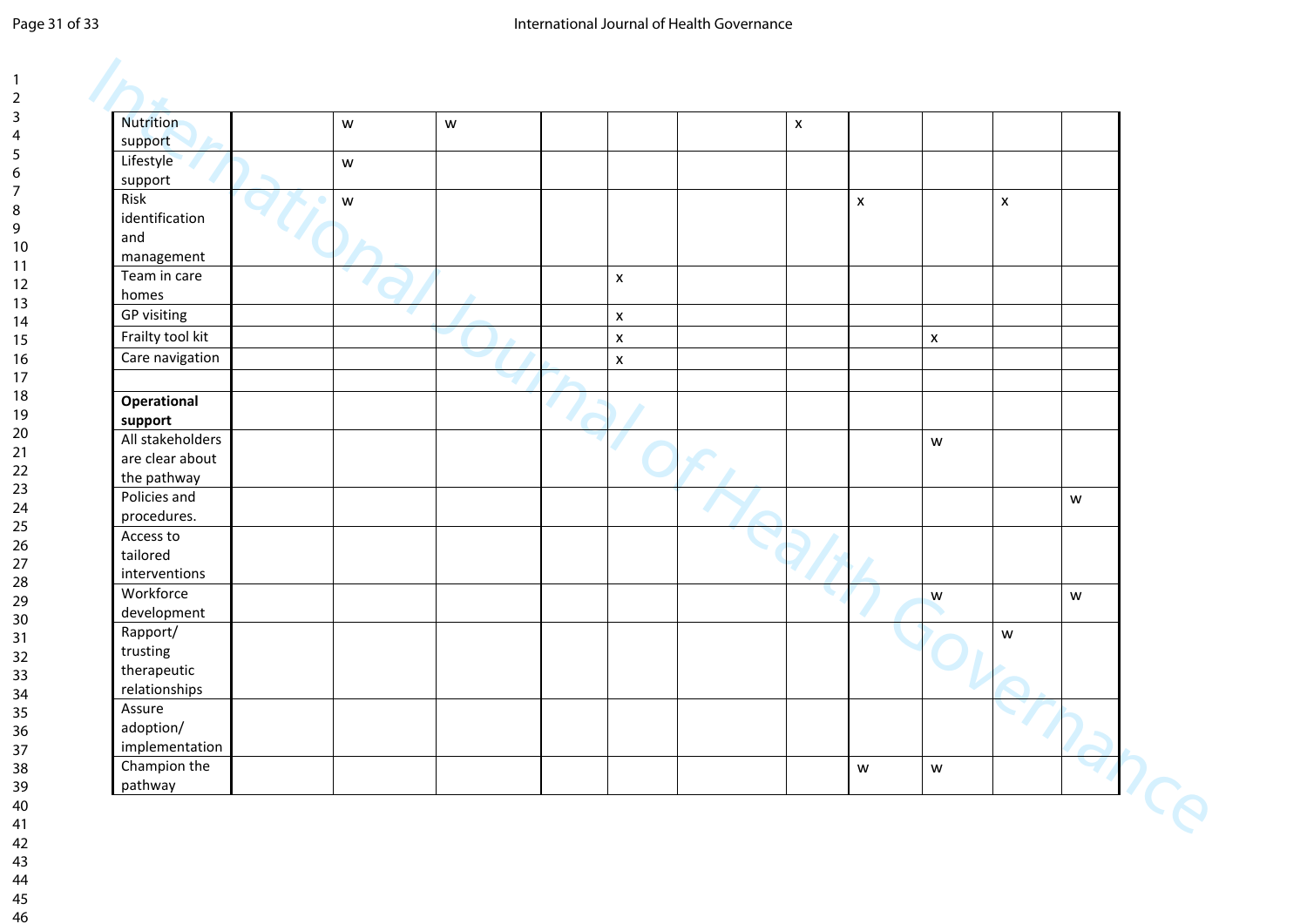| Information          |             |             |               |                                                                                       |   |             |               | ${\mathsf W}$ |  | ${\mathsf W}$ |  |
|----------------------|-------------|-------------|---------------|---------------------------------------------------------------------------------------|---|-------------|---------------|---------------|--|---------------|--|
| sharing              |             |             |               |                                                                                       |   |             |               |               |  |               |  |
| Funding for          |             |             |               |                                                                                       |   |             |               |               |  | W             |  |
| resources            |             |             |               |                                                                                       |   |             |               |               |  |               |  |
| <b>Outcomes</b>      |             |             |               |                                                                                       |   |             |               |               |  |               |  |
| Improved             |             |             |               | ${\mathsf W}$                                                                         |   |             |               |               |  |               |  |
| function             |             |             |               |                                                                                       |   |             |               |               |  |               |  |
| Confidence to        |             |             |               | $\mathsf{W}% _{T}=\mathsf{W}_{T}\!\left( a,b\right) ,\ \mathsf{W}_{T}=\mathsf{W}_{T}$ |   |             |               |               |  |               |  |
| self-manage          |             |             |               |                                                                                       |   |             |               |               |  |               |  |
| <b>Reduced falls</b> |             |             |               | ${\mathsf W}$                                                                         |   |             |               |               |  |               |  |
| Improved frailty     |             |             |               | W                                                                                     |   |             | ${\mathsf W}$ |               |  |               |  |
| scores               |             |             |               |                                                                                       |   |             |               |               |  |               |  |
| <b>Improved QoL</b>  |             |             |               | W                                                                                     |   |             |               |               |  |               |  |
| Improved             |             |             |               | W                                                                                     |   |             |               |               |  |               |  |
| knowledge of         |             |             |               |                                                                                       |   |             |               |               |  |               |  |
| condition            |             |             |               |                                                                                       |   |             |               |               |  |               |  |
| Reduced              |             |             |               | $\mathsf{W}% _{T}=\mathsf{W}_{T}\!\left( a,b\right) ,\ \mathsf{W}_{T}=\mathsf{W}_{T}$ | W |             |               |               |  |               |  |
| unnecessary          |             |             |               |                                                                                       |   |             |               |               |  |               |  |
| hospital             |             |             |               |                                                                                       |   |             |               |               |  |               |  |
| admissions           |             |             |               |                                                                                       |   |             |               |               |  |               |  |
| Improved             |             |             |               |                                                                                       | W |             |               |               |  |               |  |
| holistic PPP         |             |             |               |                                                                                       |   |             |               |               |  |               |  |
| Length of            |             |             |               |                                                                                       | W |             |               |               |  |               |  |
| hospital stay        |             |             |               |                                                                                       |   |             |               |               |  |               |  |
| Facilitates          |             |             |               |                                                                                       | W |             |               |               |  |               |  |
| preferred place      |             |             |               |                                                                                       |   |             |               |               |  |               |  |
| of care              |             |             |               |                                                                                       |   |             |               |               |  |               |  |
| Health service       |             |             |               |                                                                                       |   |             |               |               |  |               |  |
| use                  |             |             |               |                                                                                       |   |             |               |               |  |               |  |
| Cost                 |             |             |               |                                                                                       |   |             |               |               |  |               |  |
| effectiveness        |             |             |               |                                                                                       |   |             |               |               |  |               |  |
| Comments             | Evaluate    | Drawing     | Not possible  |                                                                                       |   | No          | No            |               |  |               |  |
|                      | whole       | conclusions | to ascertain  |                                                                                       |   | differences | change        |               |  |               |  |
|                      | pathways,   | from        | the effect of |                                                                                       |   | between QoL | in            |               |  |               |  |
|                      | rather than | research    | specific      |                                                                                       |   |             | health        |               |  |               |  |